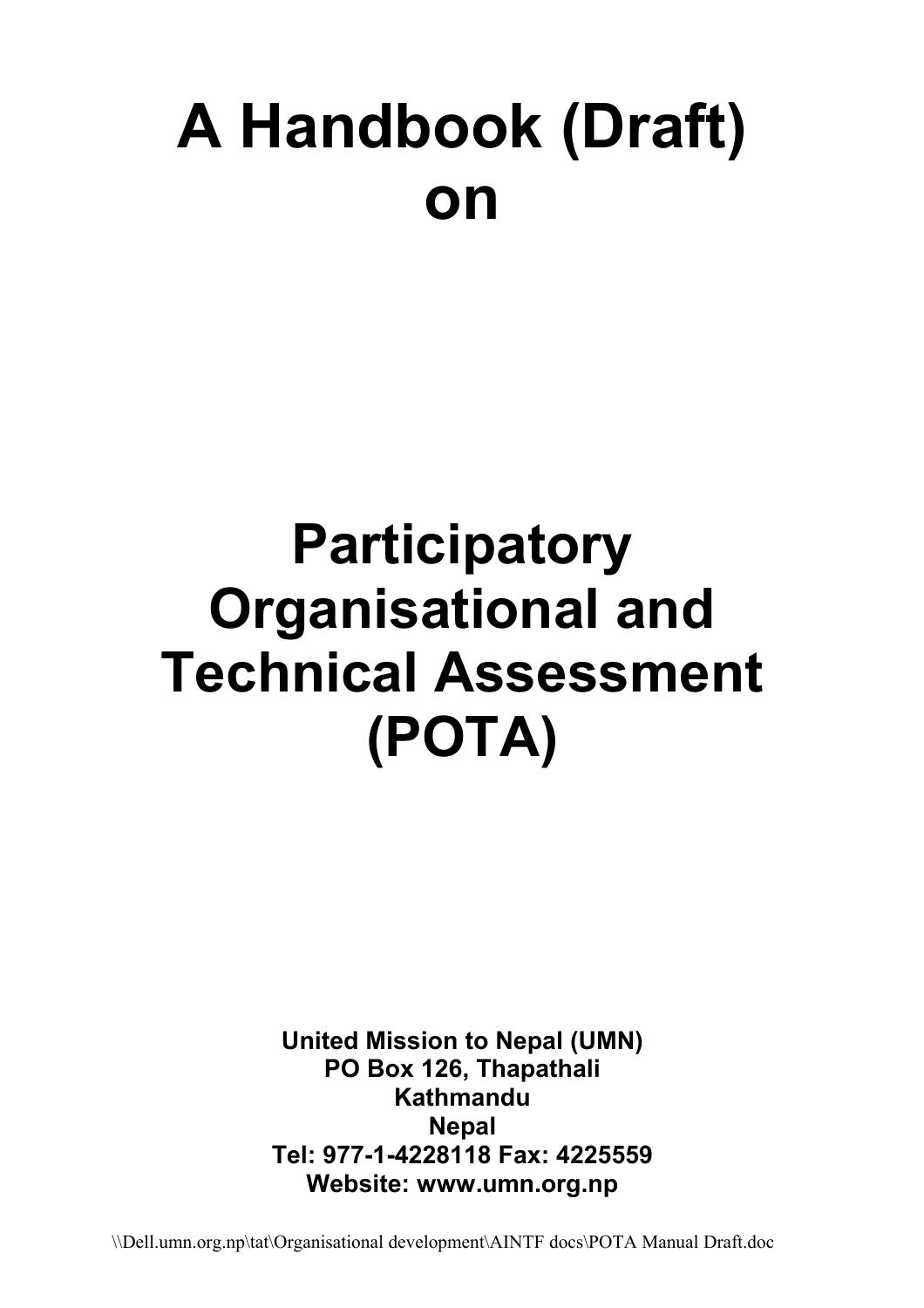## **United Mission to Nepal Participatory Organisational and Technical Assessment Handbook (Draft I) January 2007**

#### **Section One: Introduction**

Participatory Organisational and Technical Assessment (POTA) is one of prerequisites that is carried out upon signing the potential partnership agreement between UMN's 'X' Cluster and the identified potential partner organisation. It is an assessment of existing and potential organisational and technical capacities of a potential partner organisation, conducted with the members, executive members and other stakeholders including the target community participants as identified by the partner organisation. The main purpose of POTA is to identify the partner organisation's needs for their organisational and technical capacity development. This will follow participatory action planning in order to address the identified needs.

Initially the organisational assessment and technical assessment were done in separate timeframe for which it required six to seven days. Based on learning from POTA in Dhading and Rupandehi in May 2006, TAT discussed about having a combined organisational and technical assessment in an integrated way. Rajmukut Bhushal and Shiva Rayamajhi first tried an integrated POTA with a school in Dhading in November 2006. This learning was further modified and a truly integrated POTA was carried out with two potential partner organisations in Rukum from 14 - 21 December 2006.

The purpose of this POTA Handbook is to help UMN's Technical Advisors and Officers to facilitate POTA with the partner organisations. This draft is not new but simply a consolidated tools and methods from the past experiences.

It is important to remember that this is very much based on POTA of an NGO partner and thus some of contents might not be applicable or relevant to other types of partners such as, cooperative, private company, hospital, and so on. Also, check list of AoW specific technical questions are to be added with this to get the information at appropriate sessions.

The duration may also be shortened to 3 days if efficiently managed.

#### **1.1 Key Learning from previously carried out POTA**

- 1. Integrated assessment: Organisational assessment and technical assessment were carried out in an integrated way which worked perfectly with two potential partner organisations in Rukum. Therefore, it was a kind of truly POTA (POA + PTA = POTA)
- 2. Shorter time: The POTA was designed for 4 days (7 hours a day) which could be shortened to three days
- 3. Preparation: A full day was spent in preparing the POTA sessions particularly clarifying the content and tools to be used at POTA and the roles and responsibilities of TOs and TAs who were present.
- 4. Coaching opportunity: Initial sessions were facilitated by either AoW Advisor or Organisational Development Advisor making the cluster TOs as co-facilitators. TOs were given opportunity to lead and facilitate the subsequent session whichever they would feel comfortable followed by necessary feedback.
- 5. Daily debriefing: It involved evening debriefing each day right after the POTA sessions among all TAs and TOs including the Cluster Team Leader (CTL) which provided good opportunity to all UMN staff with fresh feedback on the day's sessions (e.g. what went well, what went less effective, what and how could have been done, general insight on the day, and so on). Every one present in the debriefing must have to express their reflections of the day.
- 6. Daily morning preparation: Daily morning preparation between the team from Kathmandu and cluster TOs including CTL for an hour found to be very useful to plan the POTA sessions and facilitations effectively.
- 7. Ground reality: This process provided an opportunity to correct an outsider's bias of understanding the organisation's interest. Generally, we as an outsider consider local organisation's interest of work in our own way for example in Rukum we thought Seto Gurans would have focus in Education AoW, but during POTA it appeared that Seto Gurans in fact had focus on Women and Children related issue.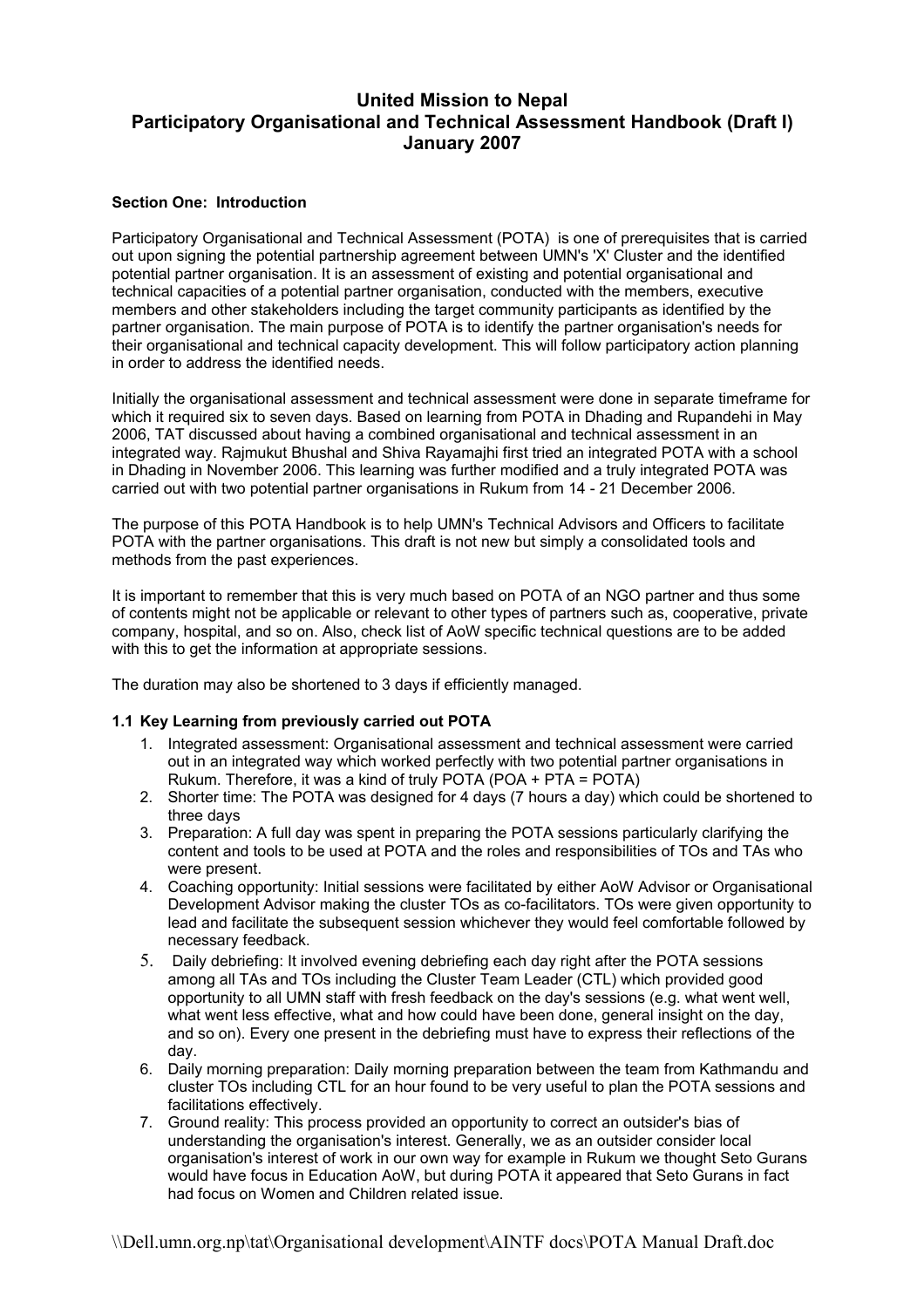#### **1.2 Tools used**

The following tools were used in the POTA (See Appendix X for the detail about the tools):

- 1. Buzz questions
- 2. Entertainment and energisers
- 3. Plenary sessions
- 4. Quiz
- 5. Role Play
- 6. Shopping sessions
- 7. Small group work and discussions followed by presentations
- 8. Snow balling
- 9. Social / Resource mapping
- 10. SWOT
- 11. Timeline
- 12. Venn diagram

#### **1.3 Materials Required**

- A4 sheets
- Board markers and permanent markers
- Cardboard paper
- Dust bins
- Flip charts
- Locally available musical instruments
- Masking tape
- Meta cards in different colours
- Register books
- Scissors
- White board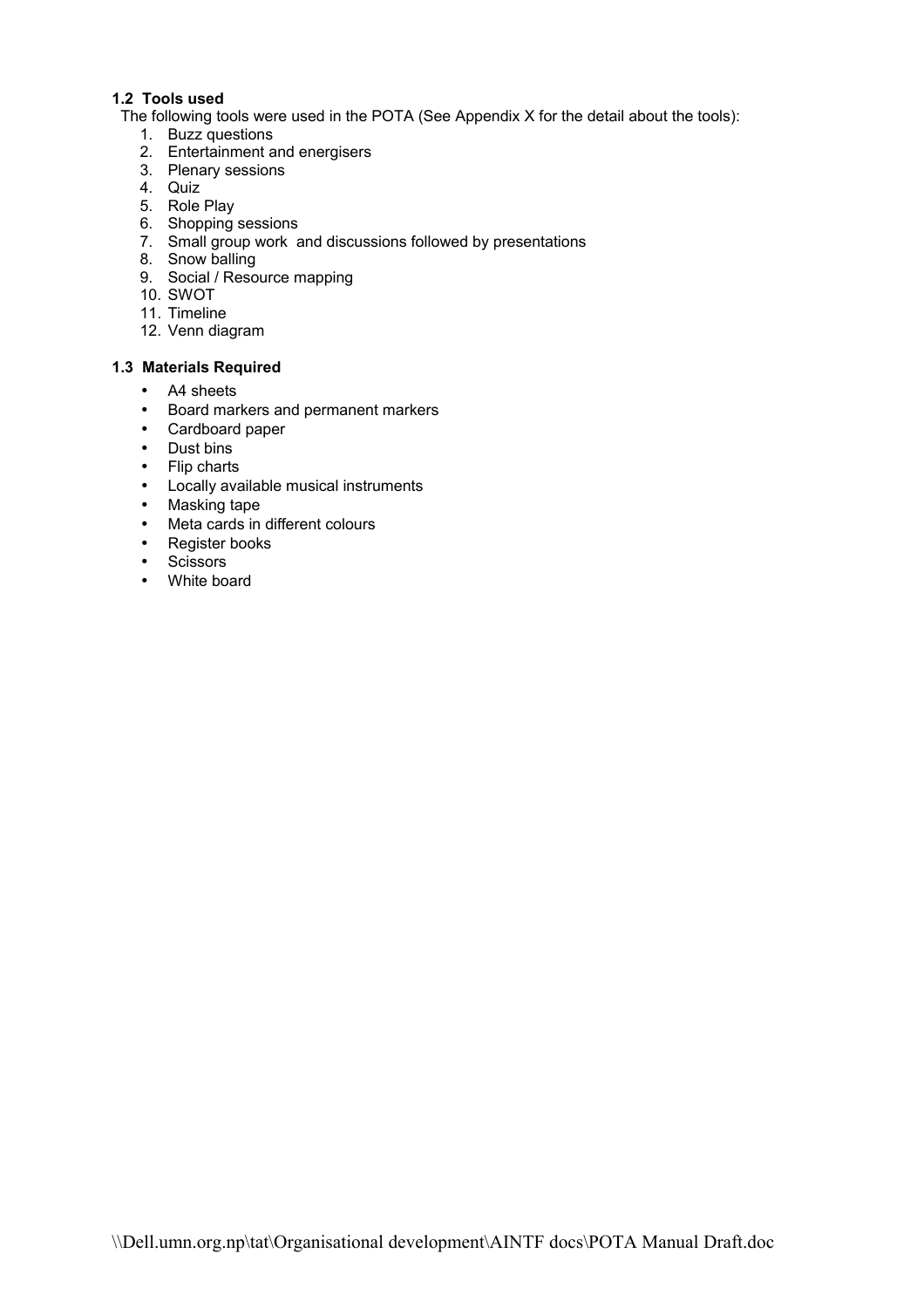#### **Section Two: POTA Preparation**

Once the POTA dates are fixed by the cluster team in coordination with the partner organisation and Technical Advisory Team, preliminary preparation is done by relevant TAs in TAT.

It requires a half day or a full day preparation in the cluster just a day before the POTA depending on the understanding level about POTA of the cluster team. This preparation has to involve the relevant Technical Officers in the cluster, cluster team leader and the advisors from TAT. The followings are the suggested schedule for pre POTA preparation at the cluster level which is based on the assumption that the no. of participants has been known and the cluster team has already gathered necessary information about the partner organisation to be assessed during rapport building:

#### **2.1 Preparation schedule for the new cluster and with new officers**

Objective:

- To clarify significance of POTA in UMN's partnership process
- To have overall picture of POTA process
- To ensure all facilitators know their roles in the process

Material required:

- White board
- Cardboard paper
- Flip charts
- Meta cards in different colours
- Board markers and permanent markers
- Masking tape

Facilitator:

- Cluster Team Leader
- AoW Advisors
- AoW Officers based in the cluster

Time Duration: 7:30 hours including 45mts. Lunch break and two tea breaks 15 mts each.

Schedule Overview:

| Time      | Content                                                                 | <b>Process</b>                                                                                                                                       | Material required                                                                     |
|-----------|-------------------------------------------------------------------------|------------------------------------------------------------------------------------------------------------------------------------------------------|---------------------------------------------------------------------------------------|
| $15$ mts. | Participants' Introduction                                              | Self introduction (only if everyone is familiar<br>with everyone)                                                                                    |                                                                                       |
| 30 mts.   | POTA in UMN's context                                                   | CTL or Advisor(s) to lead on this.<br>Explain what does POTA mean and<br>what is its significance in UMN's<br>partnership process.                   | Flip chart and markers,<br><b>UMN partnership</b><br>guidelines                       |
| $15$ mts. | Sharing of POTA experience<br>from other partners/clusters              | CTL or Advisor(s) to lead this session                                                                                                               |                                                                                       |
| 30 mts.   | What has been done at the<br>cluster                                    | CTL or TOs to explain the details and<br>present the activities done on flip chart                                                                   | Activity check list to be<br>carried out prior to<br><b>POTA</b>                      |
| 30 mts.   | What key information exist during<br>rapport building                   | CTL or TOs to present the available<br>information that were collected before POTA                                                                   | List of relevant<br>information (checklist of<br>information)                         |
| 30 mts.   | How to proceed with the partners                                        | Get familiar with the nature of partner<br>organisation and discuss how the process<br>should be followed.                                           |                                                                                       |
| 30 mts.   | Clarification about the POTA<br>content - linkages between OA<br>and TA | Facilitator has to clarify the links<br>between OA and TA.<br>Explain at what point of time AoW<br>$\bullet$<br>technical assessment has to be done. | Organisational<br>assessment topics and<br>technical assessment<br>topics (questions) |
| 120 mts.  | Orientation about different tools<br>and methods to be used in POTA     | TAs to lead the session<br>$\bullet$<br>Exercise on different tools<br>$\bullet$                                                                     | Handouts on different<br>tools                                                        |
| 60 mts.   | Designation of roles and<br>responsibility (role play?)                 | Discuss which TO (or TA) to do what at<br>different sessions. Exercise a role play on<br>facilitation                                                |                                                                                       |

\\Dell.umn.org.np\tat\Organisational development\AINTF docs\POTA Manual Draft.doc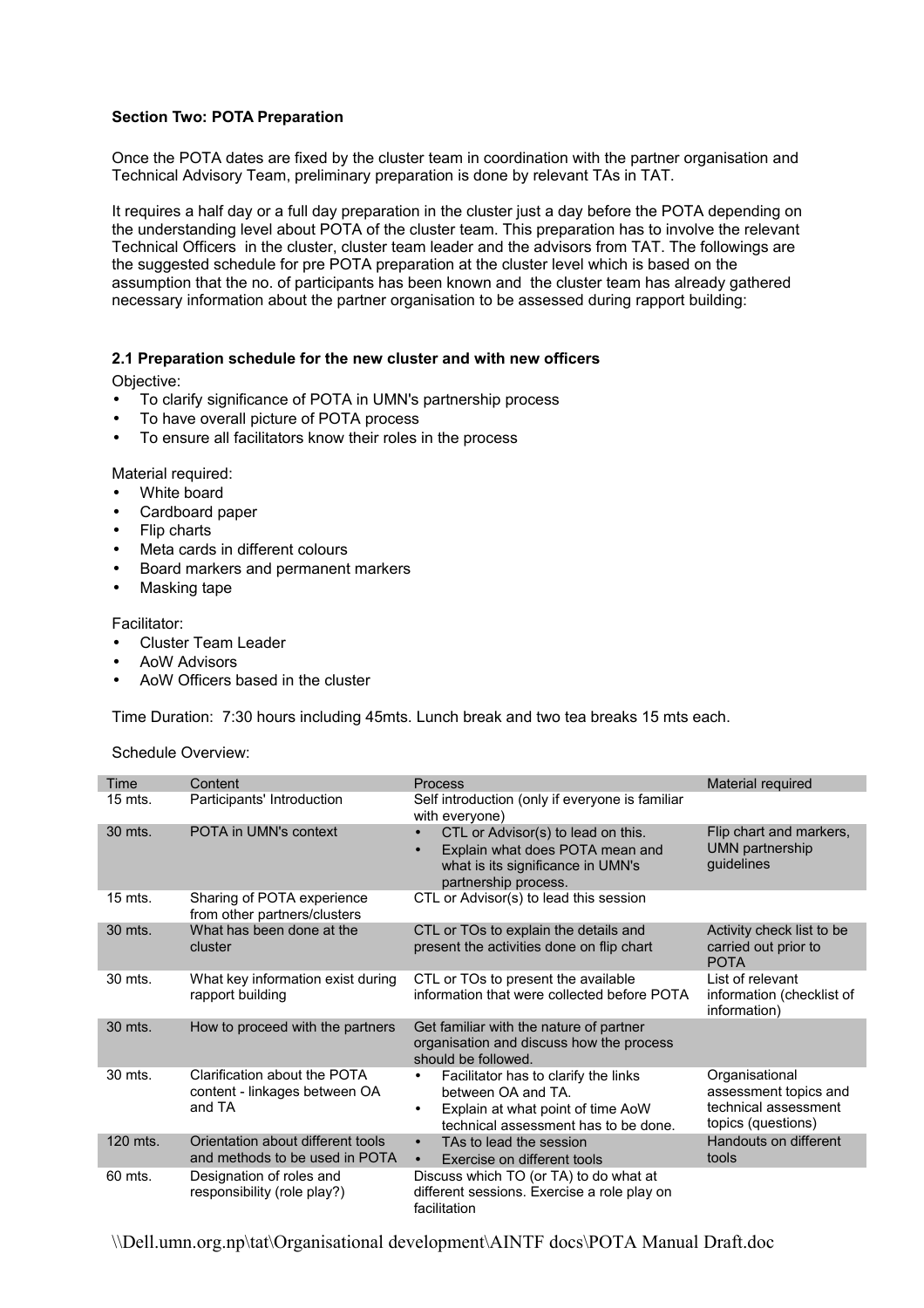#### *2.2* **Preparation** *schedule for the cluster and officers who have already undergone the process*

Objective:

- To have overall picture of POTA process with the identified partner organisation
- To ensure all facilitators know their roles in the process

Material required:

- White board
- Flip charts
- Meta cards in different colours
- Board markers and permanent markers

Facilitator:

- Cluster Team Leader
- AoW Advisors
- AoW Officers based in the cluster

Time Duration:

• 6:30 hours including lunch and tea breaks.

Schedule Overview:

| Time               | Content                                                                 | <b>Process</b>                                                                                                                               | Material required                                                                     |
|--------------------|-------------------------------------------------------------------------|----------------------------------------------------------------------------------------------------------------------------------------------|---------------------------------------------------------------------------------------|
| $15 \text{ mts}$ . | Introduction                                                            | CTL to lead this session                                                                                                                     |                                                                                       |
| 30 mts.            | What has been done at the<br>cluster                                    | CTL or TOs to explain the details and<br>present the activities done on flip chart                                                           | Activity check list to be<br>carried out prior to<br><b>POTA</b>                      |
| 30 mts.            | What key information exist during<br>rapport building                   | CTL or TOs to present the available<br>information that were collected before POTA                                                           | Checklist of information                                                              |
| 30 mts.            | How to proceed with the partners                                        | Get familiar with the nature of partner<br>organisation and discuss how the process<br>should be followed.                                   |                                                                                       |
| 30 mts.            | Clarification about the POTA<br>content - linkages between OA<br>and TA | Facilitator has to clarify the links<br>٠<br>between OA and TA.<br>Explain at what point of time AoW<br>technical assessment has to be done. | Organisational<br>assessment topics and<br>technical assessment<br>topics (questions) |
| 120 mts.           | Orientation about different tools<br>and methods to be used in POTA     | TAs to lead the session<br>$\bullet$<br>Exercise on different tools                                                                          | Handouts on different<br>tools                                                        |
| 60 mts.            | Designation of roles and<br>responsibility (role play?)                 | Discuss which TO (or TA) to do what at<br>different sessions. Exercise a role play on<br>facilitation                                        |                                                                                       |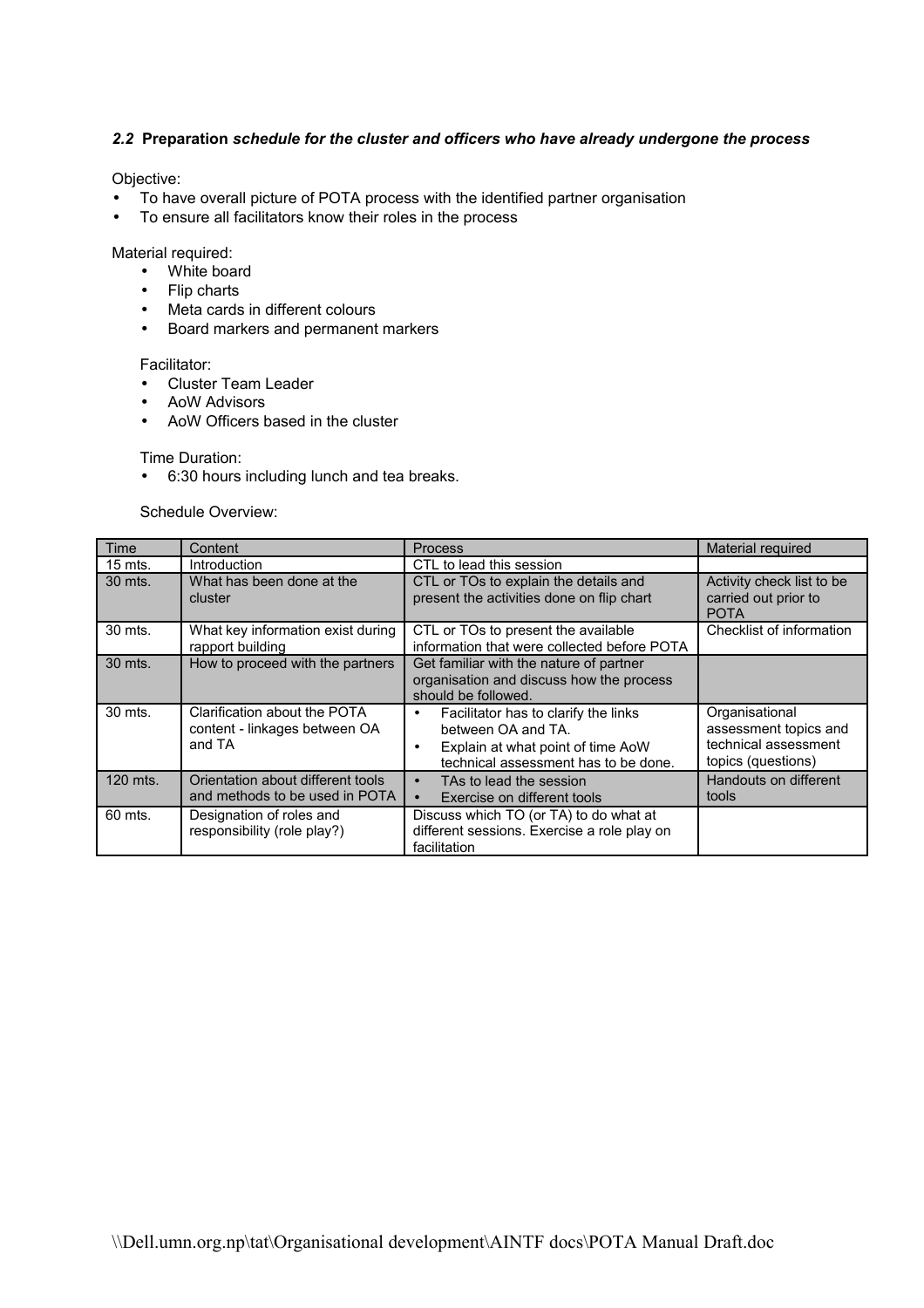#### **Section Three: POTA Schedule**

Day One: Building relation and know the participants' understanding about their organisation

1.1 Objectives:

- To introduce each other
- To give ownership of the assessment to the partner organisation
- To understand a brief history of the organisation
- To know the participants' general understanding about local community issues and needs and their efforts in addressing the issues/needs.
- To let the participants realise about the need for understanding the organisation's VMGO and their target location (including people) and works.

1.2 Tools to be used:

- Solidarity chain of hands
- Brief and informal speech by CTL and the chair of the partner organisation.
- Timeline
- Small group works and presentation
- Energisers and entertainment

1.3 Overview of Day I Schedule

| Time      | $5.01$ , $1.011$ , $0.104$ , $1.001$ , $0.001$<br>Content           | Methodology                                  |
|-----------|---------------------------------------------------------------------|----------------------------------------------|
| 30 mts.   | Welcome and introduction                                            | Announcement, informal speech                |
| 30 mts.   | Setting ground rules                                                | Consensus building in plenary                |
| $15$ mts. | Participants' expectations and objectives for<br>the day            | Brainstorming and presentation on flip chart |
| 30 mts.   | POTA and UMN's partnership process                                  | Verbal presentation (role play may be used)  |
| $15$ mts. | Tea                                                                 |                                              |
| $15$ mts. | Rationale of the organisation                                       | Discussion in plenary                        |
| 30 mts.   | Timeline of key events                                              | Timeline exercise in plenary                 |
| 45 mts    | Lunch Break                                                         |                                              |
| 45 mts.   | Community problem/issues, lessons learned<br>and good practices     | Three small group work                       |
| 15 mts    | Tea                                                                 |                                              |
| 20 mts    | VMGO in relation to target community's<br>problem, needs and issues | Snow balling using meta cards                |
| $10$ mts  | Entertainment/game                                                  |                                              |
| 60 mts.   | Key activities (past, present and future)                           | Three small group work                       |
| $15$ mts  | Adjourn                                                             |                                              |
| 60 mts.   | Debriefing and plan for the next day                                | Off the session                              |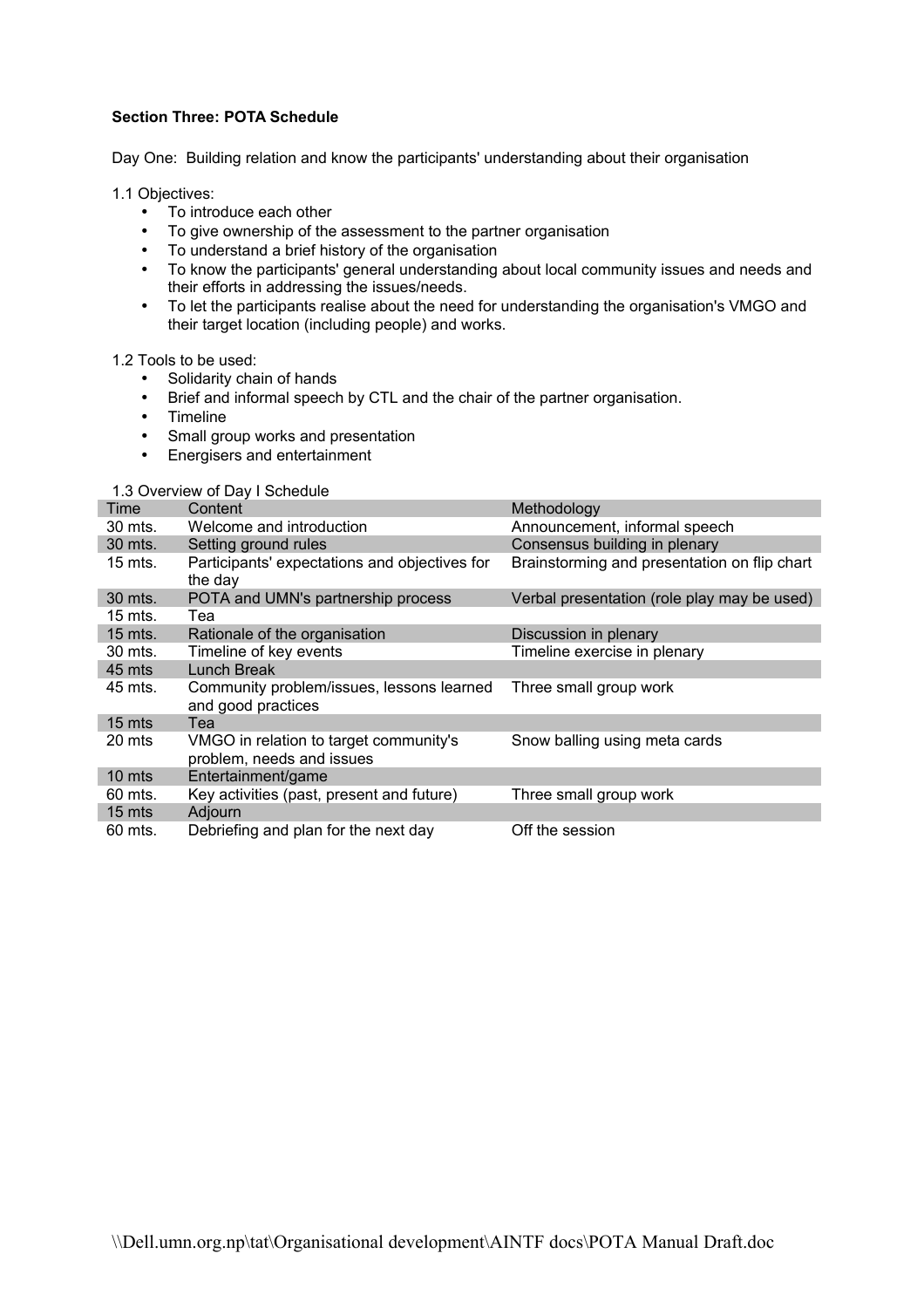| Time    | Content                                                    | Process and suggested tools                                                                                                                                                                                                                                                                                                                                                                                                                                                                                                                                                                                                                                                                                                                                         | Instruction to the facilitator                                                                                                                                                                                                                                                                                                                                                                                                                                                                                                                                                                                                                                                                                                                                           | Material required                                                                                                                                                         |
|---------|------------------------------------------------------------|---------------------------------------------------------------------------------------------------------------------------------------------------------------------------------------------------------------------------------------------------------------------------------------------------------------------------------------------------------------------------------------------------------------------------------------------------------------------------------------------------------------------------------------------------------------------------------------------------------------------------------------------------------------------------------------------------------------------------------------------------------------------|--------------------------------------------------------------------------------------------------------------------------------------------------------------------------------------------------------------------------------------------------------------------------------------------------------------------------------------------------------------------------------------------------------------------------------------------------------------------------------------------------------------------------------------------------------------------------------------------------------------------------------------------------------------------------------------------------------------------------------------------------------------------------|---------------------------------------------------------------------------------------------------------------------------------------------------------------------------|
| 30 mts. | Welcome and<br>introduction                                | ODO or any TO lead the start by welcoming<br>$\bullet$<br>all the participants.<br>Welcome notes to be delivered by CTL by<br>$\bullet$<br>briefly mentioning about the objectives of<br>POTA and UMN's partnership process.<br>Joint inauguration by CTL and chair person of<br>$\bullet$<br>partner organisation<br>Give a piece of Meta card to each participant<br>$\bullet$<br>and ask them to write their name and role in<br>the organisation.<br>Ask the participants to glue the Meta card<br>that they have written on different parts of the<br>human body where they feel where they<br>belong to.<br>Ask the participant to tell his/her name and<br>$\bullet$<br>designation and to explain why s/he glued her<br>name at different part of the body. | For the inauguration, a solidarity chain of<br>$\bullet$<br>hands may be made by all the participants.<br>CTL stands at one end of the chain partner<br>organisation's chair stands at another end in<br>front of the banner to be opened and jointly<br>open the curtain.<br>While participants are writing their names on<br>Meta card, stick a handwritten sketch of full<br>human body on the wall.<br>Explain that an organisation can also be<br>considered as a human body with different<br>parts where different parts have different<br>roles.<br>(This helps to assess the level of<br>understanding among the participants about<br>their roles within the organisation. This also<br>encourage individual participant to speak<br>before their colleagues). | A chart written<br>$\bullet$<br>about the Title,<br>Date and<br>Organiser(s) of<br>POTA in Nepali.<br>A sketch of full<br>human body written<br>on a card board<br>paper. |
| 30 mts. | Setting ground rules                                       | Let the participants decides about timing<br>(start, tea, lunch and end)<br>Show arrows at different time on the chart<br>and hang it at appropriate wall facing towards<br>the participants.<br>Let the participants select the volunteers for<br>daily POTA management responsibilities<br>such as, Logistics Manager, Time Keeper,<br>Evaluator and Report Presenter for Day I to<br>Day II.<br>Facilitator sticks a chart paper on the wall and<br>ask the participants to say Dos and Don'ts<br>during POTA.                                                                                                                                                                                                                                                   | Facilitator can draw a picture of clock on chart<br>paper and ask the participants for key timings.<br>Give a note book and ask the Report Writer<br>and Presenter to record particularly subject s<br>that were covered on the day, processes, and<br>things they learned.<br>Write the responsibilities of participants for<br>different days on flip chart and hang it on the<br>wall.<br>If there are any thing to be clarified about the<br>Dos and Don'ts ask the participant(s) what<br>does that mean.                                                                                                                                                                                                                                                           | A drawing of clock<br>on a chart paper.<br>Blank flip charts,<br>permanent and<br>board markers.<br>A small note book                                                     |
| 15 mts. | Participants'<br>expectations and<br>objective for the day | Ask the participants what do they expect from<br>POTA and write the expectations they said on<br>flip chart                                                                                                                                                                                                                                                                                                                                                                                                                                                                                                                                                                                                                                                         | Write whatever the participants say.<br>$\bullet$                                                                                                                                                                                                                                                                                                                                                                                                                                                                                                                                                                                                                                                                                                                        | Blank flip charts,<br>permanent and board<br>markers.                                                                                                                     |

1.4 Day I Detailed Schedule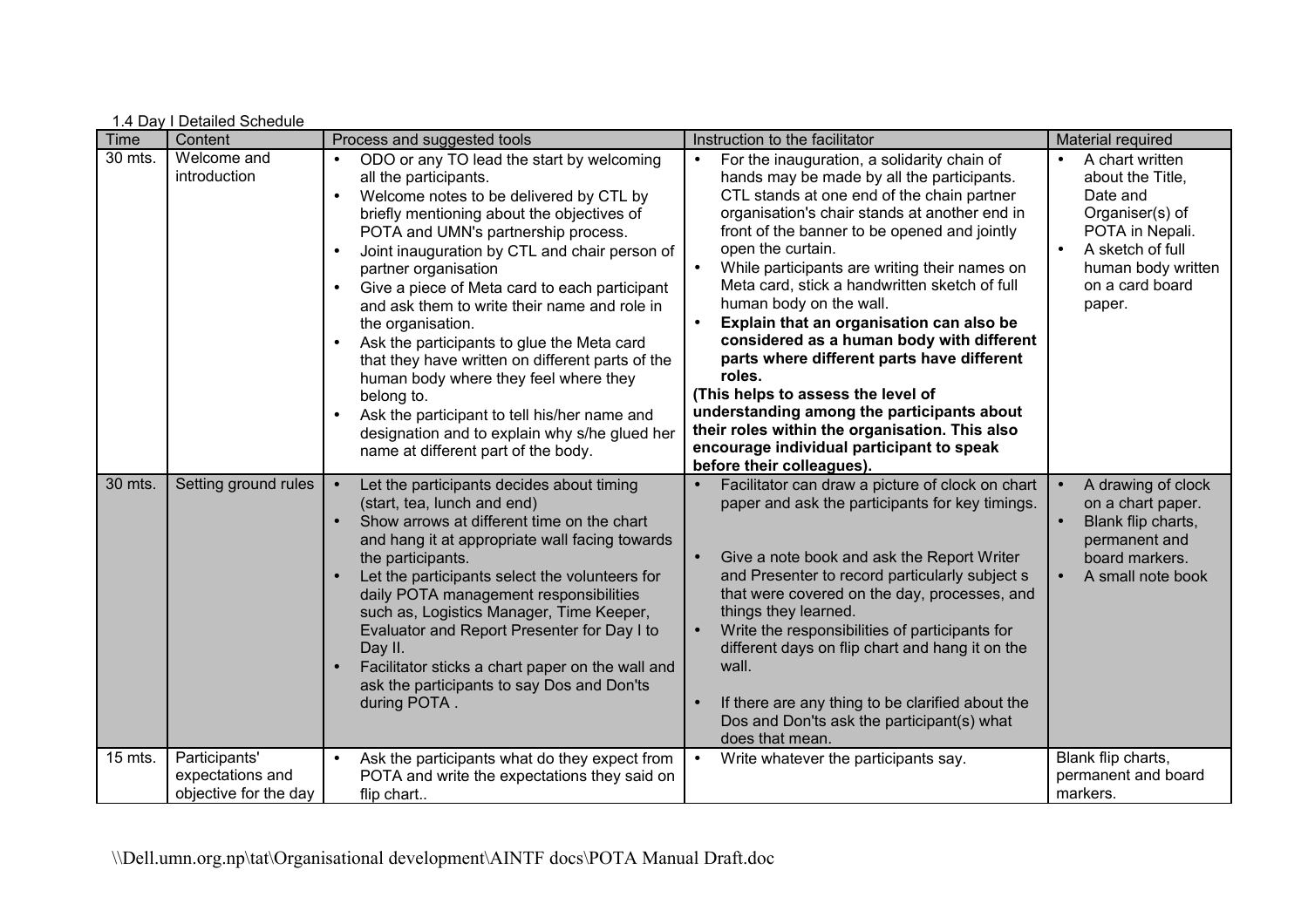|                   |                                                                                       | Facilitator presents the overview schedule for<br>the day and hang this out on the wall.                                                                                                                                                                                                                                                                     |                                                                                                                                                                                                                                                                                                                                                                                                                                                                   |                                                             |
|-------------------|---------------------------------------------------------------------------------------|--------------------------------------------------------------------------------------------------------------------------------------------------------------------------------------------------------------------------------------------------------------------------------------------------------------------------------------------------------------|-------------------------------------------------------------------------------------------------------------------------------------------------------------------------------------------------------------------------------------------------------------------------------------------------------------------------------------------------------------------------------------------------------------------------------------------------------------------|-------------------------------------------------------------|
| 30 mts.           | POTA and UMN's<br>partnership process                                                 | Handover the turn to next facilitator as planned. If<br>possible let CTL lead this session.<br>Explain what POTA is and how UMN works<br>with the partner organisation.<br>Describe what is UMN's partnership process.<br>$\bullet$                                                                                                                          | Start with what does participatory mean<br>$\bullet$<br>Explain that POTA is a kind of looking at<br>mirror for self(member) and for the<br>organisation.<br>Remind the participants about the date of<br>signing the potential partnership agreement.<br>Ask if they remember what significant activity<br>is written in the agreement to be carried out<br>between 3 and 6 months.<br>Remind them about CSA, Action Planning and<br>full partnership agreement. | White board or black<br>board and board<br>marker or chalk. |
| 15 mts.           | Tea                                                                                   |                                                                                                                                                                                                                                                                                                                                                              |                                                                                                                                                                                                                                                                                                                                                                                                                                                                   |                                                             |
| 15 mts.           | Rationale of the<br>organisation                                                      | Start by asking how the participants chose<br>their organisation's name<br>Ask when the organisation was established<br>$\bullet$                                                                                                                                                                                                                            | Try to dig out the rationale behind the<br>organisation's name. This will help to understand<br>general vision and mission of the organisation.                                                                                                                                                                                                                                                                                                                   | Blank flip chart paper<br>and permanent marker.             |
| 30 mts.           | Timeline of key<br>events                                                             | Invite one of the participants in front and let<br>$\bullet$<br>her/him state the key events related to the<br>organisation.<br>Ask the participants at what date what<br>$\bullet$<br>happened and what was/were the outcomes.                                                                                                                              | Key events may start pre-registration of the<br>$\bullet$<br>organisation to date.<br>Write the dates, events and outcomes on the<br>flip chart (given in appendix 1.1)<br>Always verify the information with other<br>participants.<br>If the participants don't remember the exact<br>dates, year is enough or it may be linked with<br>some political, social or natural incidents.<br>Try to link the events whether they relate to<br>our AoW.               | Blank flip chart paper<br>and permanent marker              |
| 45 mts            | Lunch Break                                                                           |                                                                                                                                                                                                                                                                                                                                                              |                                                                                                                                                                                                                                                                                                                                                                                                                                                                   |                                                             |
| $30 + 15$<br>mts. | Group work -<br>community<br>problem/issues,<br>lessons learned and<br>good practices | Split the participants into three small groups<br>$\bullet$<br>using some interesting techniques.<br>$\bullet$<br>Give one task to each group from the list<br>below: (30 minutes including presentation)<br>a. Problems, issues and how they were<br>addressed.<br>Lessons learned and their applications.<br>Good practices and contributing factors<br>c. | Groups may be divided and named based on<br>local nouns (e.g. in Rukum the participants<br>were asked to say the number of VDCs that<br>end with 'WANG', 'KOT', and 'KHOLA'.) and<br>place their names in appropriate group.<br>Select three group facilitators one for each<br>group. The group facilitators clarify the tasks<br>to be done. Group facilitator should also give                                                                                 | Meta cards, blank flip<br>chart and markers                 |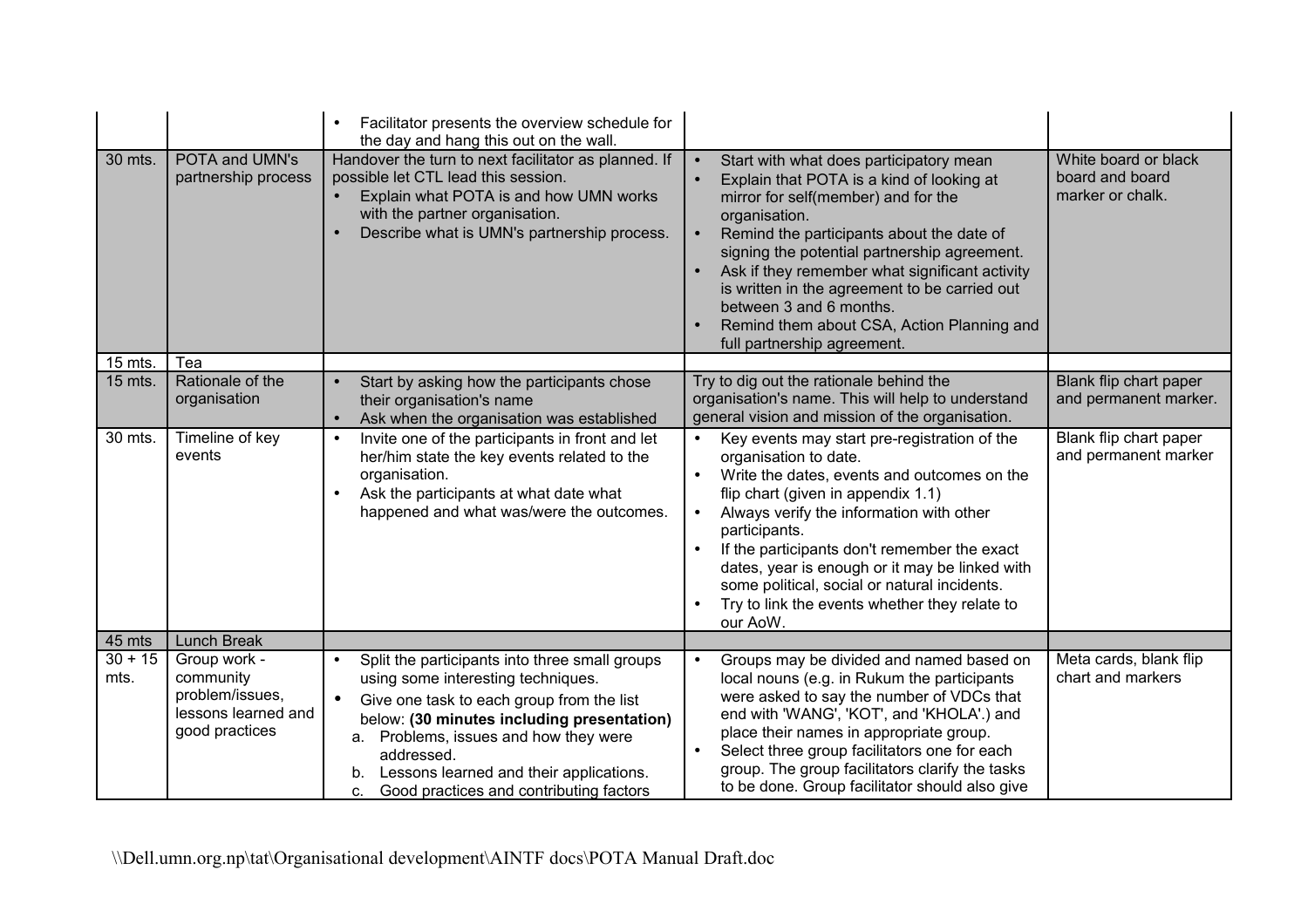|         |                                                                    | Work in plenary: (15 mts.)<br>Ask the participants to jot down one problem<br>or issue they see in their communities.<br>Then ask each individual participant what<br>$\bullet$<br>they have written and write these down on flip<br>chart by the facilitator, but don't repeat.                                                                                                                                                                                                                                                         | paper and markers to their respective group.<br>Let one participant says only one problem or<br>$\bullet$<br>issue, if repeated give opportunity to say<br>another problem or issue.<br>Upon completing the writing, verify with the<br>$\bullet$<br>participants if they were correct.                                                                                                                                                                         |                                                                                                     |
|---------|--------------------------------------------------------------------|------------------------------------------------------------------------------------------------------------------------------------------------------------------------------------------------------------------------------------------------------------------------------------------------------------------------------------------------------------------------------------------------------------------------------------------------------------------------------------------------------------------------------------------|-----------------------------------------------------------------------------------------------------------------------------------------------------------------------------------------------------------------------------------------------------------------------------------------------------------------------------------------------------------------------------------------------------------------------------------------------------------------|-----------------------------------------------------------------------------------------------------|
| 15 mts  | Tea                                                                |                                                                                                                                                                                                                                                                                                                                                                                                                                                                                                                                          |                                                                                                                                                                                                                                                                                                                                                                                                                                                                 |                                                                                                     |
| 20 mts  | VMGO in relation to<br>community's<br>problem, needs and<br>issues | Ask the participants if they can state their<br>organisation's vision, mission, goal and<br>objectives.<br>If not systematically, ask the participants if<br>they know the purpose or aims of their<br>organisation in plenary.                                                                                                                                                                                                                                                                                                          | If participants cannot state their vision,<br>mission, goal and objectives, ask if it is<br>important for them to know.<br>Use buzz question method to get information<br>about this.<br>Stick the actual stated VMGOs of the<br>$\bullet$<br>organisation from their constitution at the end<br>and let the participants visualise how closely<br>they match with the stated VMGOs.                                                                            | Blank flip charts<br>and markers.<br>Registered<br>constitution of the<br>organisation              |
| 10 mts  | Entertainment/game                                                 | Let the participants lead this session<br>Facilitator may also lead any meaningful or<br>entertaining game.                                                                                                                                                                                                                                                                                                                                                                                                                              |                                                                                                                                                                                                                                                                                                                                                                                                                                                                 | Local madal, flute or<br>relevant materials for<br>the game if required.                            |
| 60 mts. | Group work on key<br>activities (past,<br>present and future)      | Ask the participants to split in the same three<br>small groups.<br>Give task to each group discuss and list<br>$\bullet$<br>down the key works they accomplished in the<br>past, the works that are being done at<br>present and future works they plan/think to<br>do.<br>Let the group has 30 minutes to work on and<br>5 minutes each group for presentation<br>Ask the participants to add, remove or refine<br>$\bullet$<br>the points presented.<br>Verify the presented activities with their<br>$\bullet$<br>stated objectives. | Facilitator asks TAs/TOs to work as resource<br>$\bullet$<br>persons for the group work.<br>The resource person asks the group to select<br>$\bullet$<br>scriber and presenter among them.<br>Facilitator sticks stated aims/objectives of the<br>$\bullet$<br>organisations and after.<br>Ask the participants if the listed activities are<br>congruent with their objectives.<br>Dig out the information about partner's<br>expertise and areas of interest. | Blank flip charts<br>and markers.<br>Registered<br>$\bullet$<br>constitution of the<br>organisation |
| 15 mts  | Adjourn                                                            |                                                                                                                                                                                                                                                                                                                                                                                                                                                                                                                                          |                                                                                                                                                                                                                                                                                                                                                                                                                                                                 |                                                                                                     |
| 60 mts. | Debriefing and plan<br>for the next day                            | One of the facilitators lead the session<br>Each individual states one or two things<br>$\bullet$<br>about                                                                                                                                                                                                                                                                                                                                                                                                                               |                                                                                                                                                                                                                                                                                                                                                                                                                                                                 |                                                                                                     |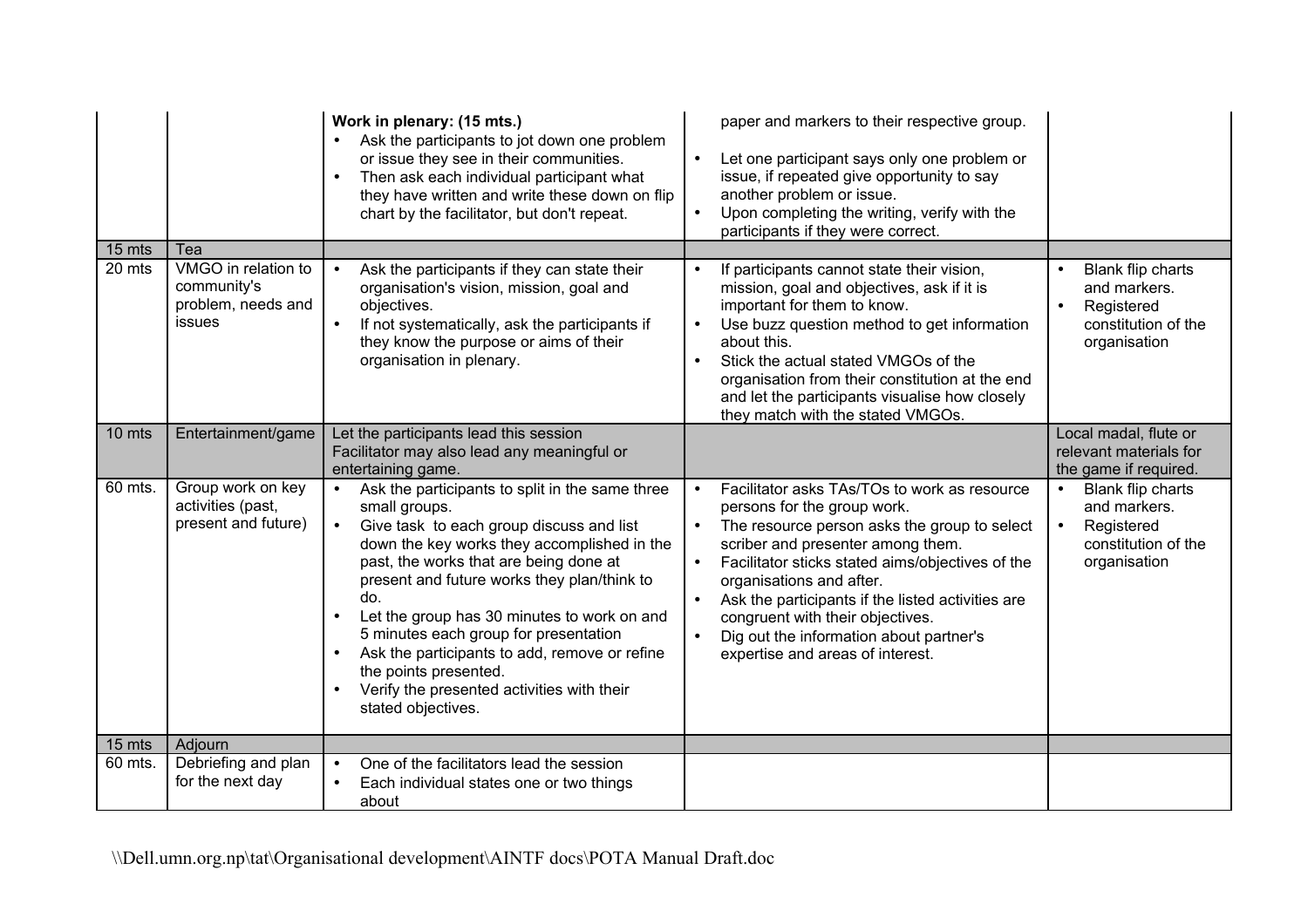|  | What went well on the day             |
|--|---------------------------------------|
|  | What needed to be improved            |
|  | What is overall impression.           |
|  | Quick view on planning for next day's |
|  | sessions.                             |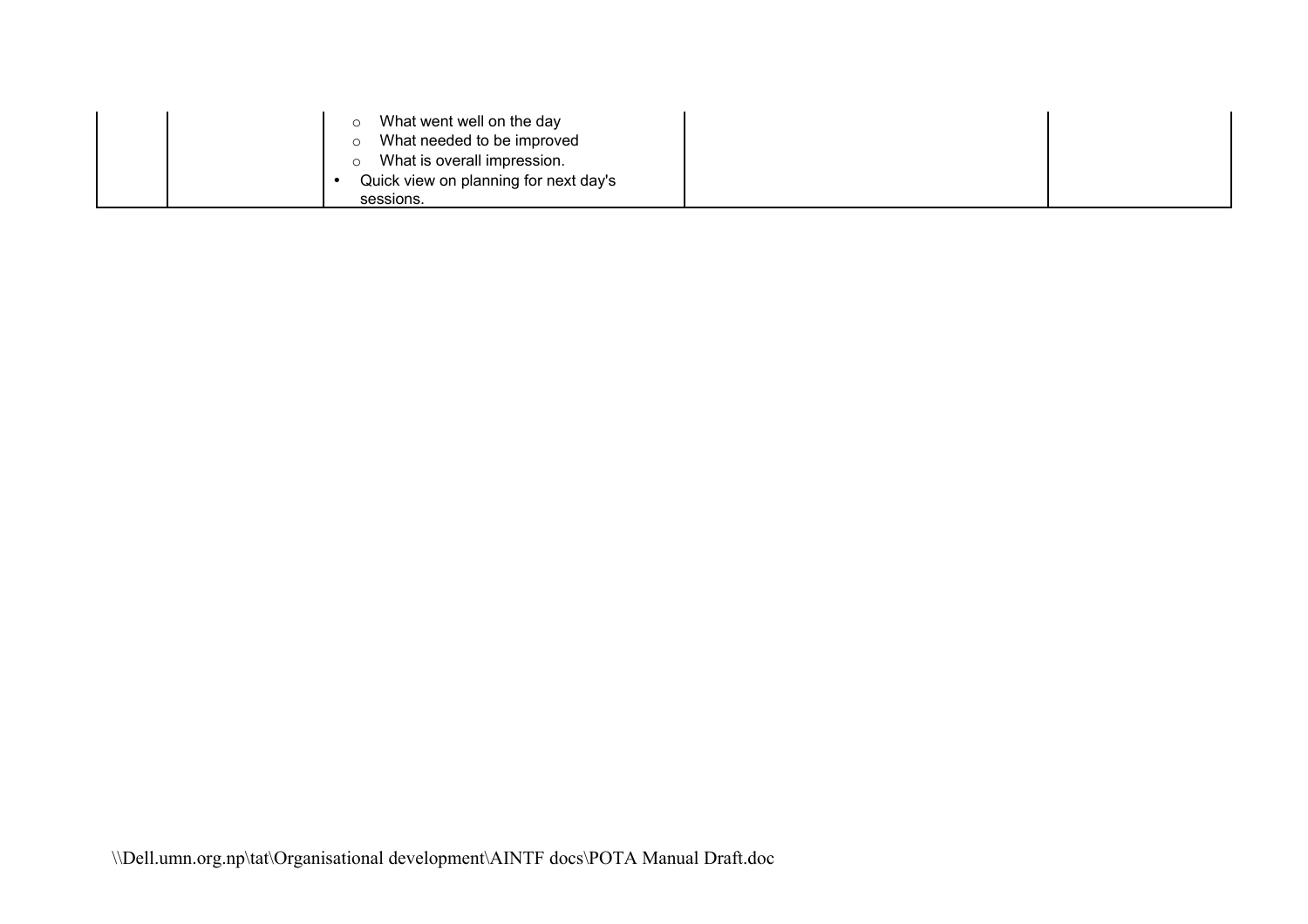Day Two: Governing structure, social inclusion, and the target group

#### 1.1 Objectives:

- To understand the organisational structure
- To let the participant reflect about social inclusion in the organisation
- To understand the existing planning and reporting status
- To identify target group and locations

1.2 Tools to be used:

- Small Group works and presentation
- Group shopping session
- Brief lecture
- Question answer in plenary
- Energisers and entertainment

#### 1.3 Overview of Day II Schedule

| Time               | Content                                                                | Methodology                                                  |
|--------------------|------------------------------------------------------------------------|--------------------------------------------------------------|
| 15 mts.            | Reporting & evaluation of Day I                                        | Presentation in plenary                                      |
| $15$ mts.          | Handover of responsibilities & Day II<br>schedule presentation         | Announcement by participants to<br>participants              |
| 60 mts.            | Organisational Structure (roles of members,<br>social inclusion, etc.) | Brief lecture, small group work and<br>presentation          |
| 30 mts.            | Planning Process (What, why, how?)                                     | Question answer and brief lecture                            |
| $15$ mts.          | Tea                                                                    |                                                              |
| 45 mts.            | Planning cycle (steps, types and level of<br>involvement)              | Question answer, brief lecture and small<br>group work       |
| 45 mts.            | Lunch Break                                                            |                                                              |
| 30 mts             | Reporting (types, how often, who)                                      | Question answer, brief lecture and small<br>group work       |
| $15$ mts.          | Energiser                                                              | Games, songs                                                 |
| 30 mts             | Identification of target group & target<br><b>locations</b>            | Skit/role-play, discussion, snow balling<br>group discussion |
| $15 \mathrm{m}$ ts | Теа                                                                    |                                                              |
| 45 mts             | Identification of community problems and<br>needs                      | Group discussion                                             |
| $15$ mts.          | Adjourn                                                                |                                                              |
| 60 mts             | Debriefing and plan for the next day                                   | Sharing and discussion                                       |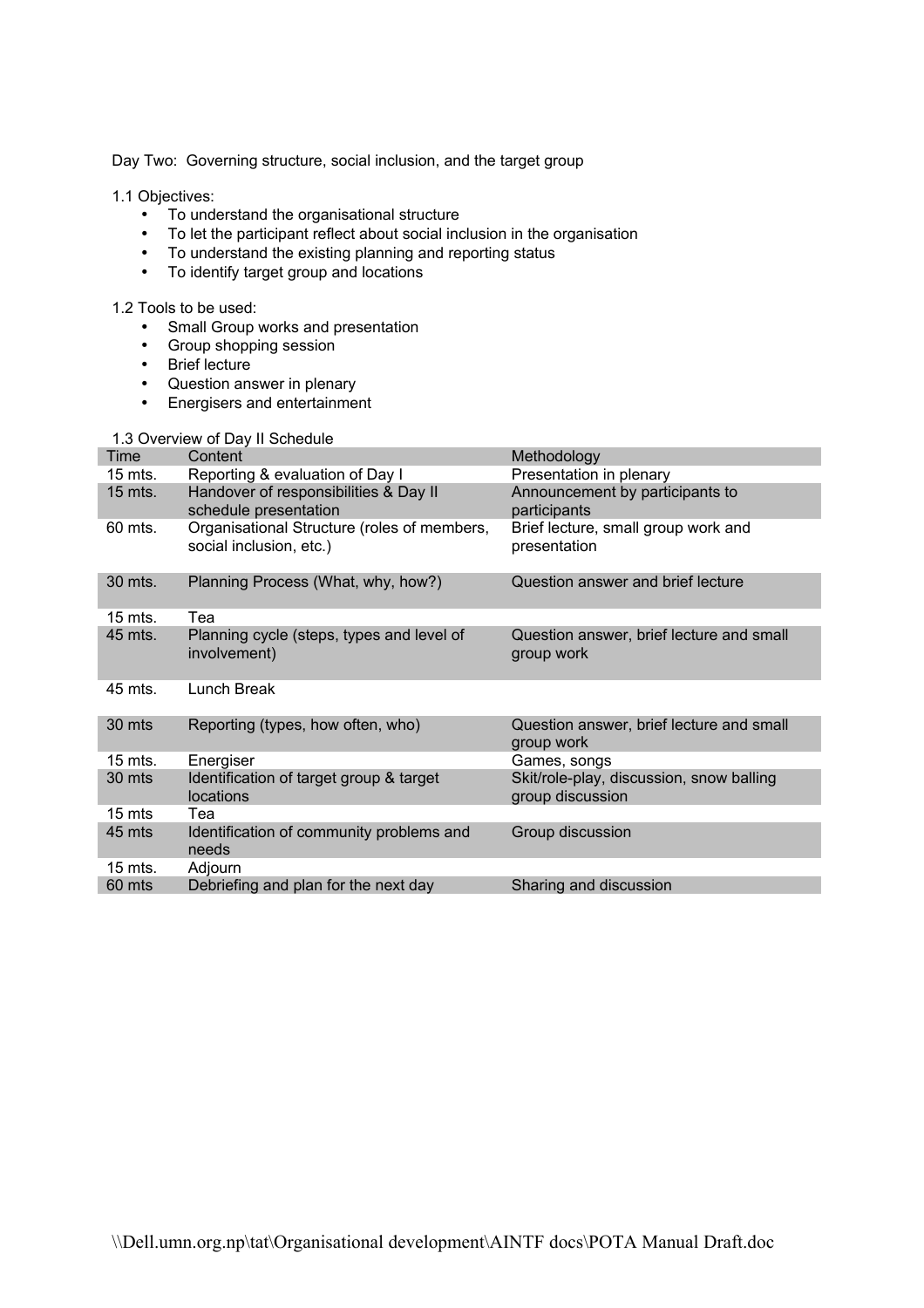## 1.4 Day II Detailed Schedule

| Time      | Content                                                                | Process and suggested tools                                                                                                                                                                                                                                                                                                                                                                                                                                                                                                                                                                                                                         | Instruction to the facilitator                                                                                                                                                                                                                            | Material required                                                                    |
|-----------|------------------------------------------------------------------------|-----------------------------------------------------------------------------------------------------------------------------------------------------------------------------------------------------------------------------------------------------------------------------------------------------------------------------------------------------------------------------------------------------------------------------------------------------------------------------------------------------------------------------------------------------------------------------------------------------------------------------------------------------|-----------------------------------------------------------------------------------------------------------------------------------------------------------------------------------------------------------------------------------------------------------|--------------------------------------------------------------------------------------|
| 25 mts.   | Reporting and<br>evaluation of Day I                                   | Let the participant logistics manager start the<br>$\bullet$<br>session.<br>The selected participant presents the report<br>$\bullet$<br>of Day I.<br>The selected participant presents the<br>$\bullet$<br>evaluation of Day I session.                                                                                                                                                                                                                                                                                                                                                                                                            | Ask the participants to sit in different place<br>$\bullet$<br>with different companion from yesterday. The<br>purpose of doing this is to allow the<br>participants become more open.                                                                    |                                                                                      |
| 5 mts.    | Handover of roles &<br>responsibilities for<br>Day II                  | Roles and responsibilities are handed over to<br>other participants as written on the flip chart.<br>Facilitator to present the Day II schedule                                                                                                                                                                                                                                                                                                                                                                                                                                                                                                     | Ask the participants who are responsible for<br>what for that day.<br>Put the Day II schedule on wall                                                                                                                                                     | Already prepared<br>Day II schedule<br>chart                                         |
| $15$ mts. | Organisational<br>structure                                            | Let ODO moderate this session<br>$\bullet$<br>Ask the participants what structure means to<br>$\bullet$<br>them.<br>Give one Meta card to each participant and<br>$\bullet$<br>ask them to write different parts of their<br>organisation.<br>Ask the participants to stick their Meta card<br>$\bullet$<br>on the flip chart as they see appropriate<br>place.                                                                                                                                                                                                                                                                                     | Write the responses of the participants about<br>structure<br>Give example of government structure of<br>$\bullet$<br>Nepal and link this structure with the<br>organisation's structure                                                                  | White board, blank flip<br>charts, board and<br>permanent markers and<br>meta cards. |
| 30 mts.   | Organisation<br>structure: roles and<br>responsibilities of<br>members | Split the participants into three groups as per<br>their position in the organisation e.g. EC<br>members, Advisors and General Members<br>Ask the groups to write their respective roles<br>and responsibilities in the organisation within<br>20 minutes.<br>Once the groups finish writing, ask each<br>group members to go to another groups and<br>check if the written roles are correct and<br>adequate. Ask them to add or remove if they<br>do not feel right.<br>Facilitator asks the participants how they<br>found their roles in the organisation. Ask<br>them to write if there arose any critical issue<br>that need to be addressed. | Ask the participants to raise their hands as<br>per their positions. If there are staff, ask them<br>to sit in different group<br>Give a couple of flip chart sheets and markers<br>to each group<br>Ask the group to assign one of them as a<br>recorder | Blank flip charts and<br>markers.                                                    |
| 15 mts.   | Organisational<br>structure: Social                                    | Ask the participants to tell how is the<br>social/ethnic composition within the                                                                                                                                                                                                                                                                                                                                                                                                                                                                                                                                                                     | There is no hard and fast template for this as<br>it varies organisation to organisation. Refer                                                                                                                                                           | Appendix 1.2 template<br>and markers.                                                |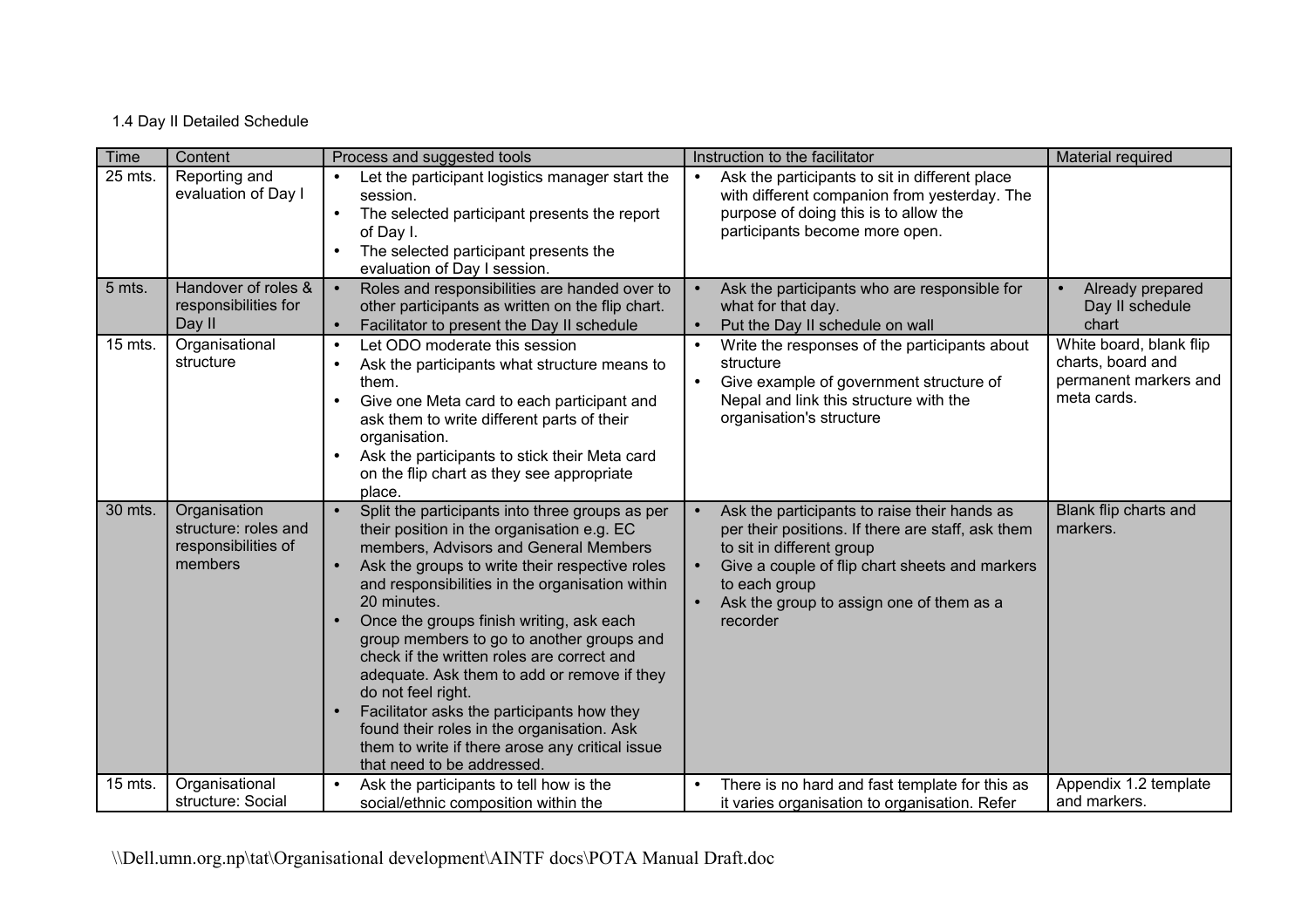|                   | inclusion in the<br>organisation                         | organisation and write the number of different<br>ethnic/caste background of the members at<br>different level.<br>Ask the participants how they feel about<br>$\bullet$<br>social inclusion in their organisation.<br>Encourage them if they see need for doing<br>something in this regard.                                                                                                                                                                         | the template in Appendix 1.2 for example.<br>Ask the participants about ethnic/caste<br>$\bullet$<br>composition in their district/community and<br>check if it is reflected in their organisation.<br>Allow 5-10 minutes break after this session<br>with the provision of an energiser. | Constitution of the<br>organisation to verify<br>roles and<br>responsibilities of<br>different members. |
|-------------------|----------------------------------------------------------|-----------------------------------------------------------------------------------------------------------------------------------------------------------------------------------------------------------------------------------------------------------------------------------------------------------------------------------------------------------------------------------------------------------------------------------------------------------------------|-------------------------------------------------------------------------------------------------------------------------------------------------------------------------------------------------------------------------------------------------------------------------------------------|---------------------------------------------------------------------------------------------------------|
| 30 mts.           | Planning process<br>(what, why, how)                     | Ask the participants what plan means to them<br>and write the response on a chart paper.<br>Ask the participants why planning is<br>important. and how it is done                                                                                                                                                                                                                                                                                                     | Take any example from day-today life about<br>any thing that involves planning. This may be<br>a planning about some key family event.                                                                                                                                                    | Blank flip chart paper<br>and markers.                                                                  |
| 15 mts.<br>45 mts | <b>Tea Break</b><br>Planning cycle                       | Explain different steps of planning by showing                                                                                                                                                                                                                                                                                                                                                                                                                        | Ask the participants first what do they mean                                                                                                                                                                                                                                              | Planning cycle chart,                                                                                   |
|                   | (steps, types and<br>level of<br>involvement)            | a planning cycle chart.<br>Give one Meta card to each participant and<br>ask to write what they did or have to do for<br>planning.<br>Ask them to stick the Meta card they have<br>written at appropriate place on the planning<br>on the cycle.<br>Ask and explain from where we start planning<br>(mention about identification of target group<br>and their needs, resources), who is<br>responsible for plan, who decides, what is<br>important in planning, etc. | by planning cycle then only show the planning<br>cycle chart and explain how it works.<br>Ask the participants what type of plan they<br>make and who else is involved<br>Explain from where we start planning<br>$\bullet$<br>Use appendix 1.3 for template to write about<br>$\bullet$  | template in appendix<br>1.3, and blank flip chart<br>paper and markers                                  |
| 45 mts.           | Lunch Break                                              |                                                                                                                                                                                                                                                                                                                                                                                                                                                                       |                                                                                                                                                                                                                                                                                           |                                                                                                         |
| 30 mts            | Reporting (Types,<br>how often, who)                     | Ask the participants what do they mean by<br>report.<br>Ask what types of report they produce, how<br>often and who writes, and so on.<br>Use appendix 1.4 to write about different<br>types of report and other responses as<br>written in the template.                                                                                                                                                                                                             | Explain why reporting is important.<br>$\bullet$                                                                                                                                                                                                                                          | Appendix 1.4 and<br>markers                                                                             |
| 15 mts.           | Games and songs                                          | Let participants use this session                                                                                                                                                                                                                                                                                                                                                                                                                                     |                                                                                                                                                                                                                                                                                           |                                                                                                         |
| 30 mts.           | Identification of<br>target group and<br>target location | Start with asking questions who are their<br>target groups, where do they work, who<br>decides about the target group and target<br>locations.                                                                                                                                                                                                                                                                                                                        | While asking co-facilitator writes the<br>$\bullet$<br>responses on flip chart.<br>While asking the questions do not let the                                                                                                                                                              | Flip chart sheets and<br>markers.                                                                       |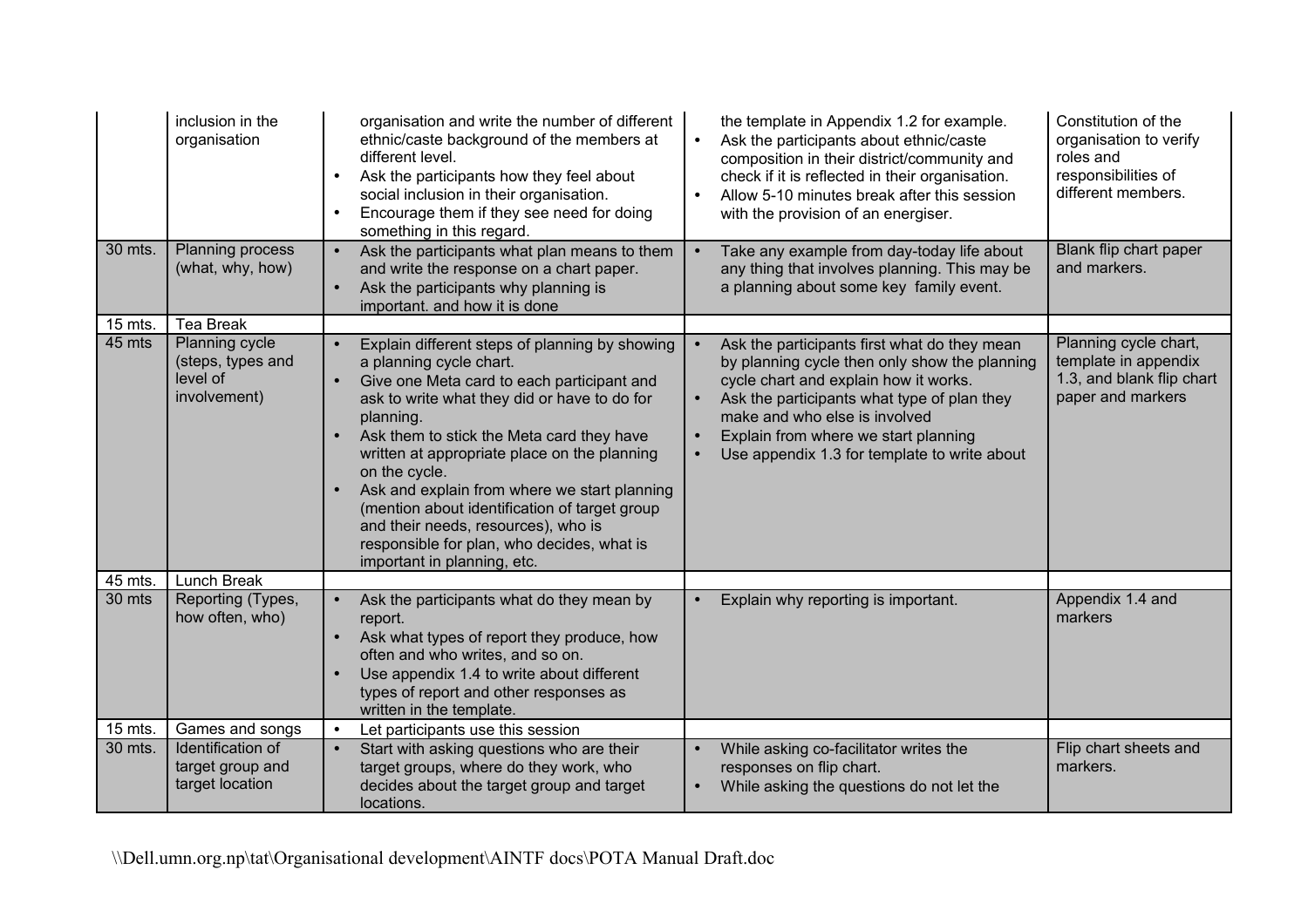|           |                                                         | Ask the participants how the target groups<br>and locations were identified, is there any<br>criteria to identify target group, etc.                                                                                                                                                                                                                                                                                                                                                                                  | participants be defensive.                                                                                                                                                                                                                                                                                                                                                                                                                                                                                                                                                                                                                                                                                                                                                                                                                                                                                                                                                                                                                                                                                                                                                                                                                                                                                                                        |  |
|-----------|---------------------------------------------------------|-----------------------------------------------------------------------------------------------------------------------------------------------------------------------------------------------------------------------------------------------------------------------------------------------------------------------------------------------------------------------------------------------------------------------------------------------------------------------------------------------------------------------|---------------------------------------------------------------------------------------------------------------------------------------------------------------------------------------------------------------------------------------------------------------------------------------------------------------------------------------------------------------------------------------------------------------------------------------------------------------------------------------------------------------------------------------------------------------------------------------------------------------------------------------------------------------------------------------------------------------------------------------------------------------------------------------------------------------------------------------------------------------------------------------------------------------------------------------------------------------------------------------------------------------------------------------------------------------------------------------------------------------------------------------------------------------------------------------------------------------------------------------------------------------------------------------------------------------------------------------------------|--|
| $15$ mts. | Tea Break                                               |                                                                                                                                                                                                                                                                                                                                                                                                                                                                                                                       |                                                                                                                                                                                                                                                                                                                                                                                                                                                                                                                                                                                                                                                                                                                                                                                                                                                                                                                                                                                                                                                                                                                                                                                                                                                                                                                                                   |  |
| 45 mts    | Identification of<br>community<br>problems and<br>needs | A 5 minutes skit show prepared with the help<br>of local participants, then ask the participants<br>what they saw and what were the key points<br>then lead the discussions for about 10<br>minutes.<br>Using snow balling method ask the<br>participants to write on key problems/issues<br>in their communities and target areas/groups.<br>Ask the group leaders to present what they<br>have written.<br>Allow the participants to make comments,<br>add the points and remove or revise the<br>points presented. | Before the session starts in the morning,<br>facilitator asks some of the participants to play<br>in a brief skit that has to reflect local<br>community problem they feel.<br>For group work, distribute Red and Blue Meta<br>cards (could be any two) one to each<br>participant randomly and ask to write two<br>problems or issues on Red card and target<br>area and group on Blue card.<br>Ask the participants to form a group of 4 or 6<br>(depending on the size of total participants)<br>with two or three of the same colour card and<br>share with each other.<br>Give White and Yellow Meta cards to each<br>$\bullet$<br>group and ask to write needs on White card<br>and target area and group on Yellow card.<br>Divide the participants into two groups (may<br>$\bullet$<br>be named Sundar and Hariyali as the<br>participants suggest).<br>Ask both groups to write problem/needs and<br>target area/group on separate cards they<br>have.<br>Ask the group to select on female and one<br>male leader.<br>Ask the group to give white cards (could be<br>another colour) to female leader and yellow<br>cards to male leader.<br>Ask the group to keep one colour card with<br>them and give another colour card to another<br>group.<br>Ask each group to write the points from the<br>cards they have on the flip chart. |  |
| 15 mts.   | Adjourn                                                 | Handover the stick to the sessions manager<br>$\bullet$<br>from the participants and conclude the day.                                                                                                                                                                                                                                                                                                                                                                                                                |                                                                                                                                                                                                                                                                                                                                                                                                                                                                                                                                                                                                                                                                                                                                                                                                                                                                                                                                                                                                                                                                                                                                                                                                                                                                                                                                                   |  |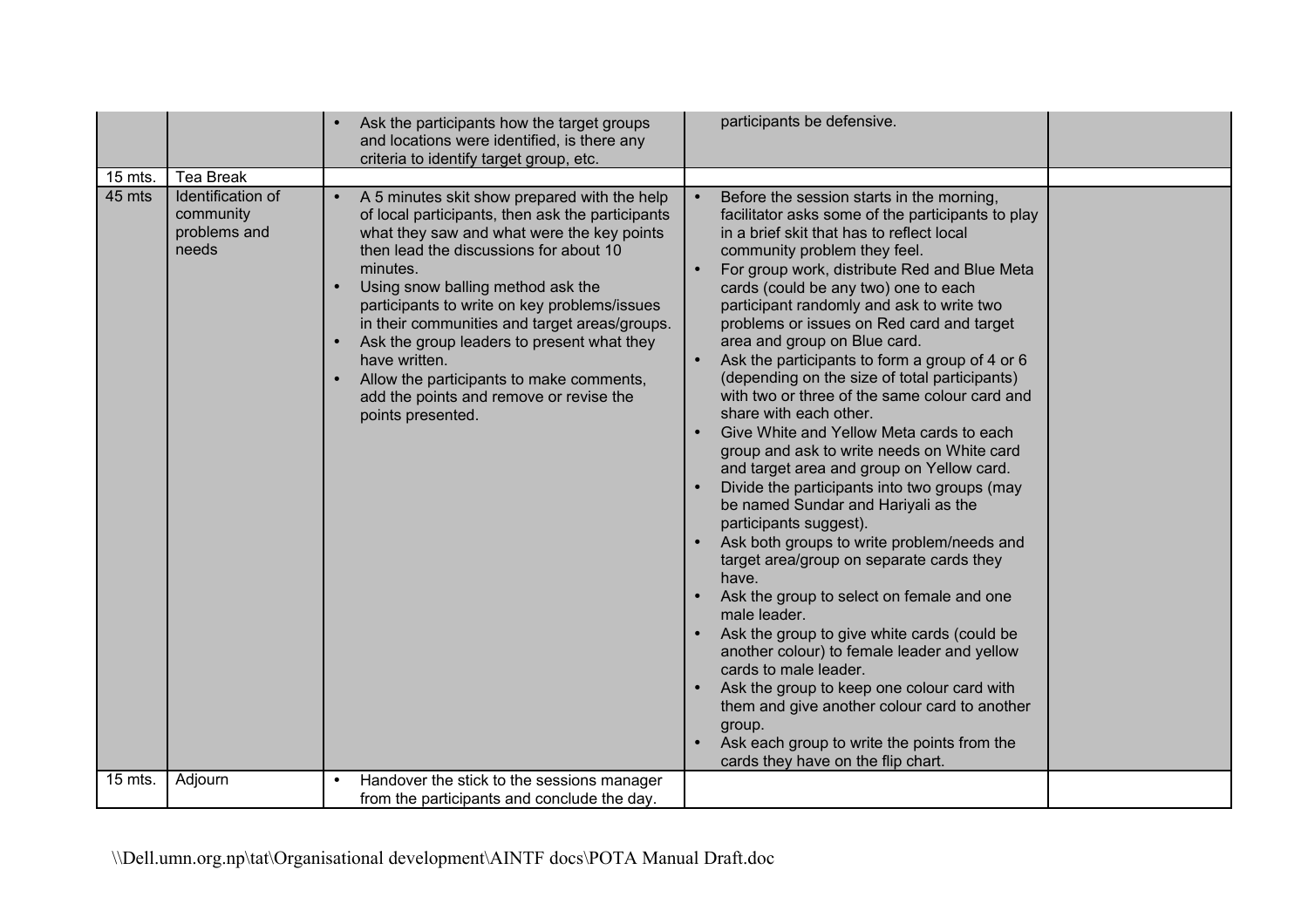| 60 mts. | Debriefing and plan<br>for Day III | One of the facilitators lead the session<br>Each individual states one or two things<br>about<br>What went well on the day<br>What needed to be improved<br>What is overall impression.<br>Quick view on planning for next day's |  |
|---------|------------------------------------|----------------------------------------------------------------------------------------------------------------------------------------------------------------------------------------------------------------------------------|--|
|         |                                    | sessions.                                                                                                                                                                                                                        |  |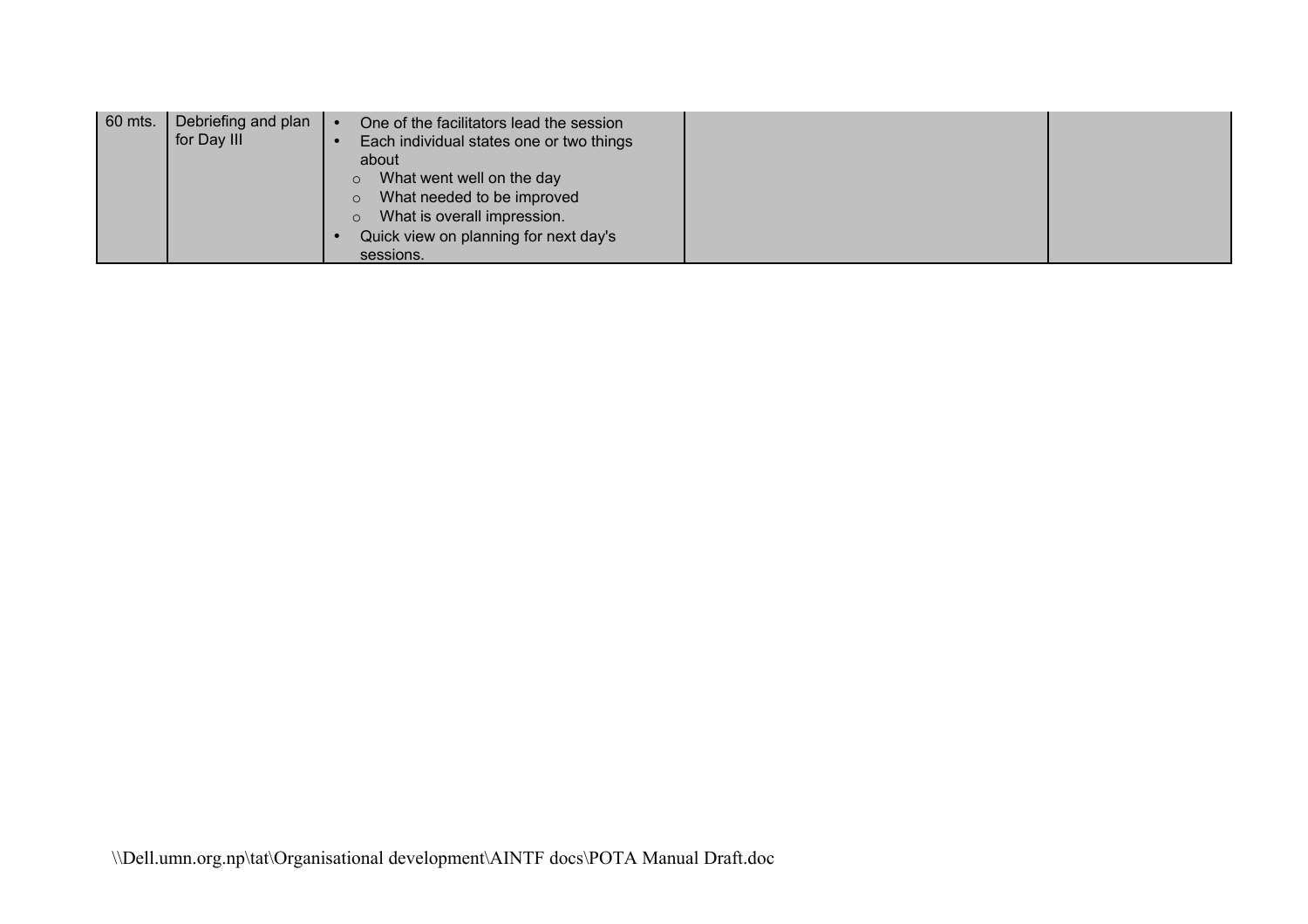Day Three: Identifying resource management, social mapping and stakeholder analysis

1.1 Objectives:

To make the participants aware how resources could be optimally used

- To understand capacity in terms of resources physical, financial, human and policies.
- To identify locally available resources and resource gap
- To identify relevant stakeholders and possible links with them

1.2 Tools to be used:

- Topic related games
- Group work
- Quiz
- Social and resource mapping
- Mobility mapping
- Seasonal calendar
- Energisers and entertainment

#### 1.3 Overview of Day III Schedule

| Time      | Content                                                | Methodology                                                          |
|-----------|--------------------------------------------------------|----------------------------------------------------------------------|
| 30 mts.   | Reporting & evaluation of Day II                       | Presentation in plenary                                              |
| 55 mts.   | Resource management (Physical and<br>Financial)        | Mental game, discussion in plenary and<br>quiz and energiser 10 mts. |
| 45 mts.   | Resource management (Human)                            | Group work and presentation                                          |
| 15mts.    | Tea                                                    |                                                                      |
| 30 mts.   | Local resources (availability and access)              | Group work                                                           |
| $15$ mts. | Maximum output game                                    |                                                                      |
| 30 mts.   | Social & Resource mapping (instruction and<br>indices) | Group work                                                           |
| 45 mts    | <b>Lunch Break</b>                                     |                                                                      |
| 90 mts.   | Social & Resource mapping, (filling in the<br>map)     | Group work                                                           |
| 15 mts    | Tea                                                    |                                                                      |
| 30 mts    | Social & Resource mapping, (sharing)                   | Group shopping                                                       |
| 5 mts     | Adjourn                                                |                                                                      |
| 60 mts.   | Debriefing and plan for the next day                   | Feedback session                                                     |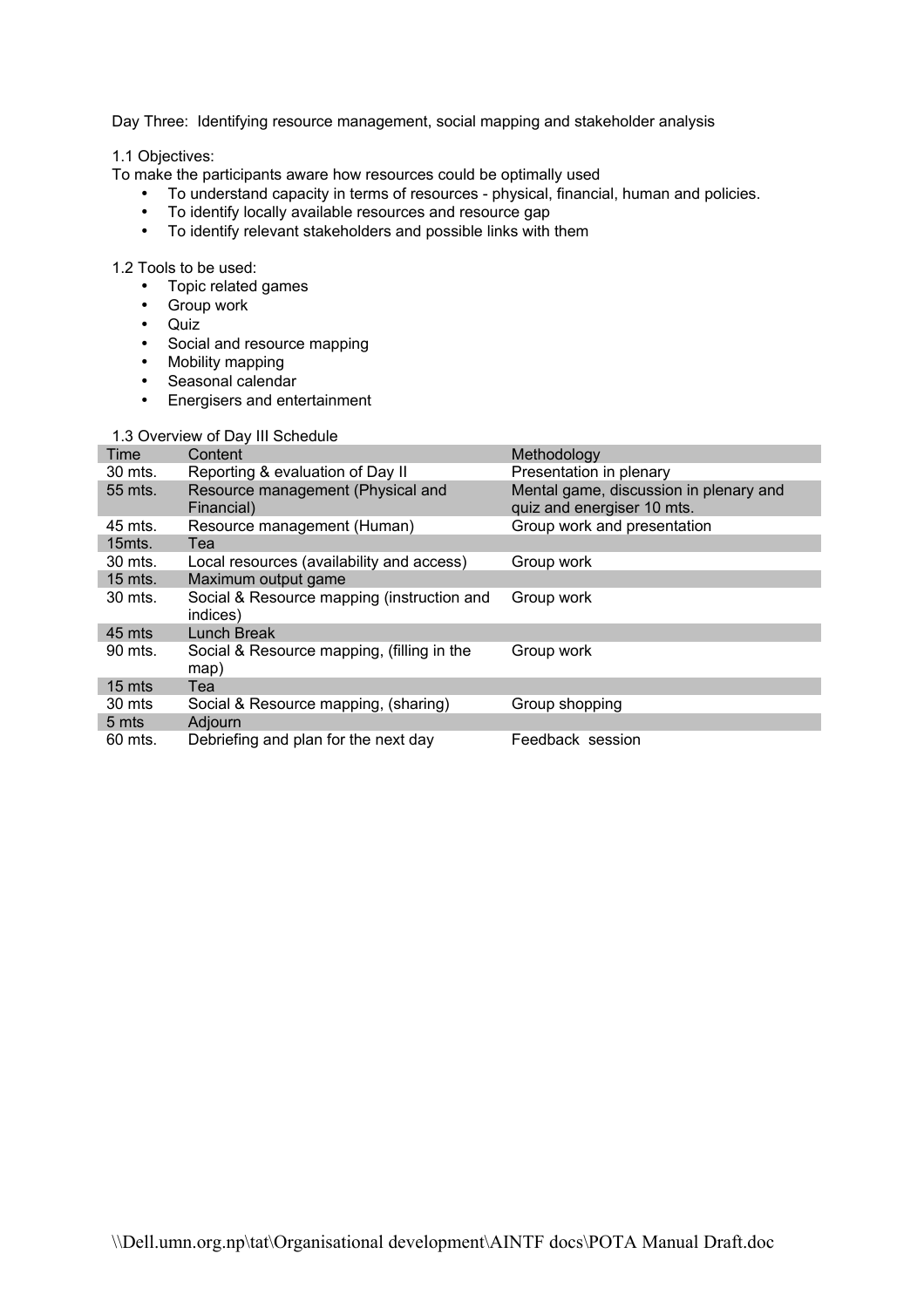## 1.4 Day III Detailed Schedule

| <b>Time</b>             | Content                                                                      | Process and suggested tools                                                                                                                                                                                                                                                                                                                                                                                                                                                                                                                                                                                                                                                                                                                                                                                                                   | Instruction to the facilitator                                                                                                                                                                                                                                                                                                                                                                                                                                                                                                                                                                                                                                                                                                                                                                                                                                                                                                                                                                                                                                                                                                          | Material required                                                                                 |
|-------------------------|------------------------------------------------------------------------------|-----------------------------------------------------------------------------------------------------------------------------------------------------------------------------------------------------------------------------------------------------------------------------------------------------------------------------------------------------------------------------------------------------------------------------------------------------------------------------------------------------------------------------------------------------------------------------------------------------------------------------------------------------------------------------------------------------------------------------------------------------------------------------------------------------------------------------------------------|-----------------------------------------------------------------------------------------------------------------------------------------------------------------------------------------------------------------------------------------------------------------------------------------------------------------------------------------------------------------------------------------------------------------------------------------------------------------------------------------------------------------------------------------------------------------------------------------------------------------------------------------------------------------------------------------------------------------------------------------------------------------------------------------------------------------------------------------------------------------------------------------------------------------------------------------------------------------------------------------------------------------------------------------------------------------------------------------------------------------------------------------|---------------------------------------------------------------------------------------------------|
| 25 mts.                 | Reporting and<br>evaluation of Day II                                        | Let the participant logistics manager start<br>the session.<br>The selected participant presents the report<br>of Day II.<br>The selected participant presents the<br>evaluation of Day II session.                                                                                                                                                                                                                                                                                                                                                                                                                                                                                                                                                                                                                                           | Ask the participants to sit in different place<br>$\bullet$<br>with different companion from yesterday.<br>The purpose of doing this is to allow the<br>participants become more open.                                                                                                                                                                                                                                                                                                                                                                                                                                                                                                                                                                                                                                                                                                                                                                                                                                                                                                                                                  |                                                                                                   |
| 5 mts.                  | Handover of roles &<br>responsibilities for<br>Day II                        | Roles and responsibilities are handed over<br>to other participants as written on the flip<br>chart.<br>Facilitator to present the Day II schedule                                                                                                                                                                                                                                                                                                                                                                                                                                                                                                                                                                                                                                                                                            | Ask the participants who are responsible for<br>what for that day.<br>Put the Day III schedule on wall                                                                                                                                                                                                                                                                                                                                                                                                                                                                                                                                                                                                                                                                                                                                                                                                                                                                                                                                                                                                                                  | Already prepared<br>$\bullet$<br>Day III schedule<br>chart                                        |
| 45 mts.<br>$(15+15+15)$ | Resource<br>management<br>(concept, physical,<br>and financial<br>resources) | Start the session asking to do a mental<br>$\bullet$<br>exercise about optimum use of resources to<br>get more things done within the limit of<br>available resource. (Use one circle and<br>three straight lines exercise)<br>Ask the participants as many as rooms<br>within the circle by arranging three straight<br>lines in whatever way.<br>Explain briefly about types of resources<br>(physical, human and financial).<br>Get the information about the physical<br>resources that the organisation has and ask<br>if they are planning to increase in future.<br>Carry out a quiz on financial resources for<br>15 minutes and give candies to those who<br>give correct answer.<br>After quiz, ask the participants what good<br>they found and what needed to be improved<br>regarding financial resource of the<br>organisation. | Ask the participants how many rooms they<br>have made. The answers vary. Then ask the<br>participants what did they learn from that<br>exercise.<br>Explain that using the straight lines and one<br>circle different people come up with different<br>outputs. Therefore, it is always important to<br>achieve more by efficiently using the<br>available resources.<br>Ask the participants what does resource<br>$\bullet$<br>mean to them and write down the answers<br>on flip chart paper.<br>About physical resources, ask what physical<br>$\bullet$<br>resources they have, were they enough, etc.<br>Financial resource can be a sensitive one to<br>$\bullet$<br>the participants and the EC members may<br>be defensive to respond this. In order to<br>make this inquiry comfortable, arrange a<br>quiz where judges should be key EC<br>members and ask the questions to rest of<br>the participants. A little preparation with key<br>EC members is required in the morning to<br>list the questions related to financial<br>position, policies, budget, decision making,<br>etc. related to the organisation's finance. | Flip charts and markers<br>Financial policies, plan,<br>budget and report of<br>the organisation. |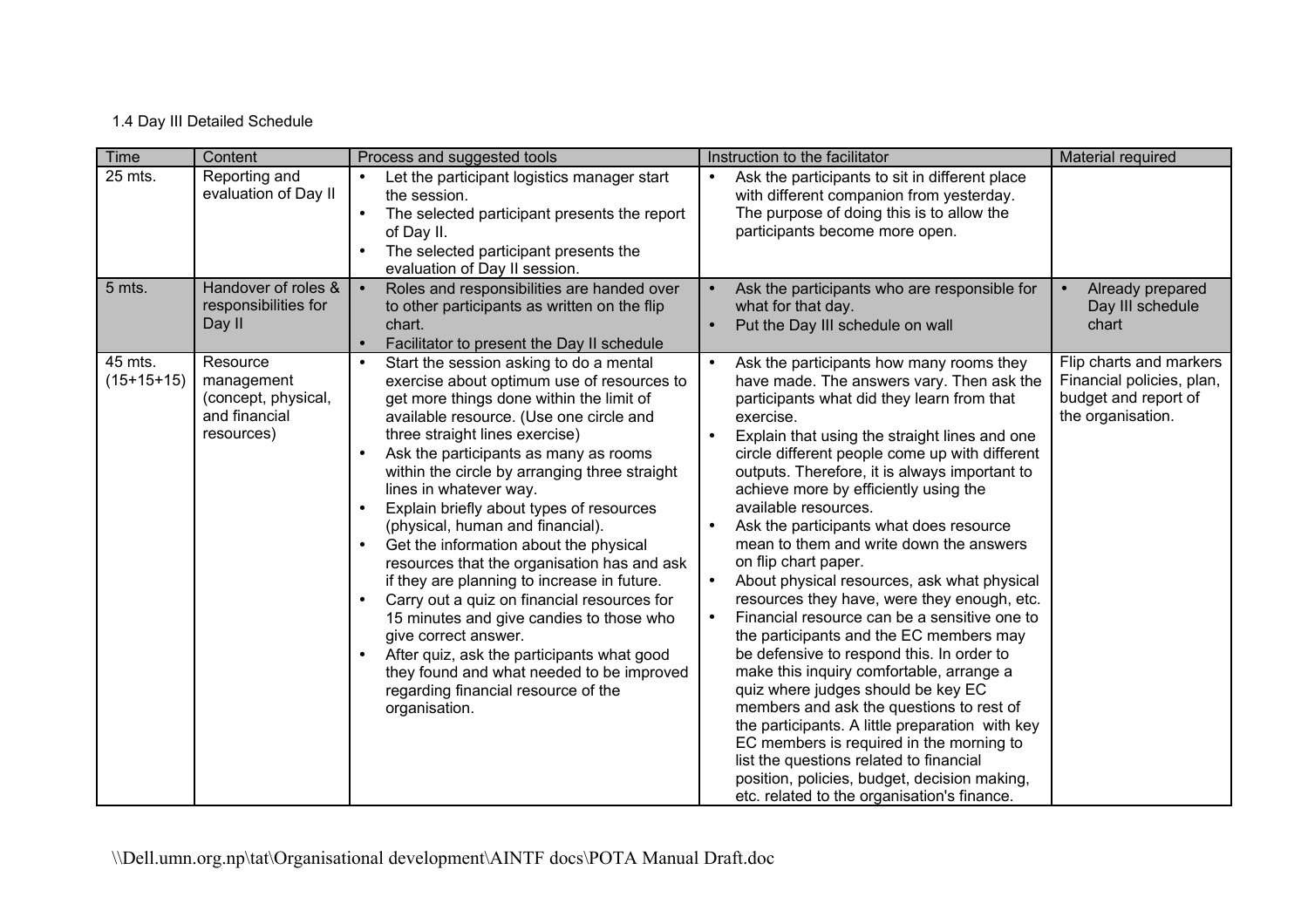| 10 mts.               | Energiser                                       | The facilitator or the participant may lead this                                                                                                                                                                                                                                                                                                                                                                                                                                                      |                                                                                                                                                                                                                                                                                                                                                                                         |                                                                                  |
|-----------------------|-------------------------------------------------|-------------------------------------------------------------------------------------------------------------------------------------------------------------------------------------------------------------------------------------------------------------------------------------------------------------------------------------------------------------------------------------------------------------------------------------------------------------------------------------------------------|-----------------------------------------------------------------------------------------------------------------------------------------------------------------------------------------------------------------------------------------------------------------------------------------------------------------------------------------------------------------------------------------|----------------------------------------------------------------------------------|
| 45 mts.               | Human resource                                  | Split the participants into 3 to 4 groups<br>$\bullet$<br>depending on the diversity of their interest<br>areas (AoW) e.g. Food Security, Education,<br>Women Development, Organisational<br>Development, and so on.<br>Give 25 minutes for group work and ask the<br>group to write what types of training, skills<br>they have learned and what additional skills<br>do they need using the template in<br>Appendix 1.5.<br>Let the group leader present their findings in<br>$\bullet$<br>plenary. | Decide the organisation's interests (AoWs)<br>$\bullet$<br>based on their VMGO and the list of<br>activities they have carried out or are being<br>carried out.<br>Assign the group facilitators (TAs or TOs) for<br>$\bullet$<br>each group.<br>Ask the groups what they have done with<br>$\bullet$<br>the skills they learned and the skills they<br>need in future to do the works. | Flip chart as given in<br>Appendix 1.5<br>Markers                                |
| 15 mts.               | <b>Tea Break</b>                                |                                                                                                                                                                                                                                                                                                                                                                                                                                                                                                       |                                                                                                                                                                                                                                                                                                                                                                                         |                                                                                  |
| 20 mts.<br>$(5+5+10)$ | Local resources -<br>availability and<br>access | Ask the participants to write the locally<br>$\bullet$<br>available resources by discussing in pair.<br>Ask the participants to list the skills they<br>$\bullet$<br>have in relation to the locally available<br>resources.<br>Split the participants into 2-3 groups and<br>$\bullet$<br>ask to write on flip chart about the available<br>resources and how they can be used<br>(accessed) and the list of existing skills and<br>their use as given in Appendix 1.6                               | Encourage the participants to list whatever<br>resources they are available in their<br>communities and how they can be accessed<br>to fulfil their needs.<br>Also ask them to list all the skills they<br>learned from various training and how they<br>could be utilised.<br>Use the template in Appendix 1.6 for this<br>$\bullet$<br>session.                                       | Flip chart as given in<br>Appendix 1.6 and<br>markers.                           |
| 15 mts                | Game                                            | Split the participants into 2 group<br>$\bullet$<br>Ask the groups to make the longest line by<br>using the things they have (e.g. pen, shawl,<br>pen, jacket, etc.).<br>Ask the participants how was the game and<br>$\bullet$<br>what did they learn.<br>Explain that the results may not be the<br>same given time and resources.                                                                                                                                                                  | Give 10 minutes for the group to plan and<br>make the lines.<br>Stop the groups adding the things and<br>$\bullet$<br>measure the length.<br>Give some candies to the winning group<br>$\bullet$<br>after measuring the length.                                                                                                                                                         | Any thing that the<br>participants have                                          |
| 30 mts.               | Social and<br>Resource mapping                  | Split the participants into two groups<br>$\bullet$<br>Ask one group to work on social mapping<br>and another group on natural resource<br>mapping<br>Assign one facilitator for each group to<br>facilitate the discussion and mapping.                                                                                                                                                                                                                                                              | Have maps of the cluster ready the day<br>before.<br>Explain the tasks to the group about<br>$\bullet$<br>mapping.<br>Group facilitators help the groups to identify<br>social and natural resource items and                                                                                                                                                                           | Already prepared<br>sketches of cluster<br>maps and different<br>colour markers. |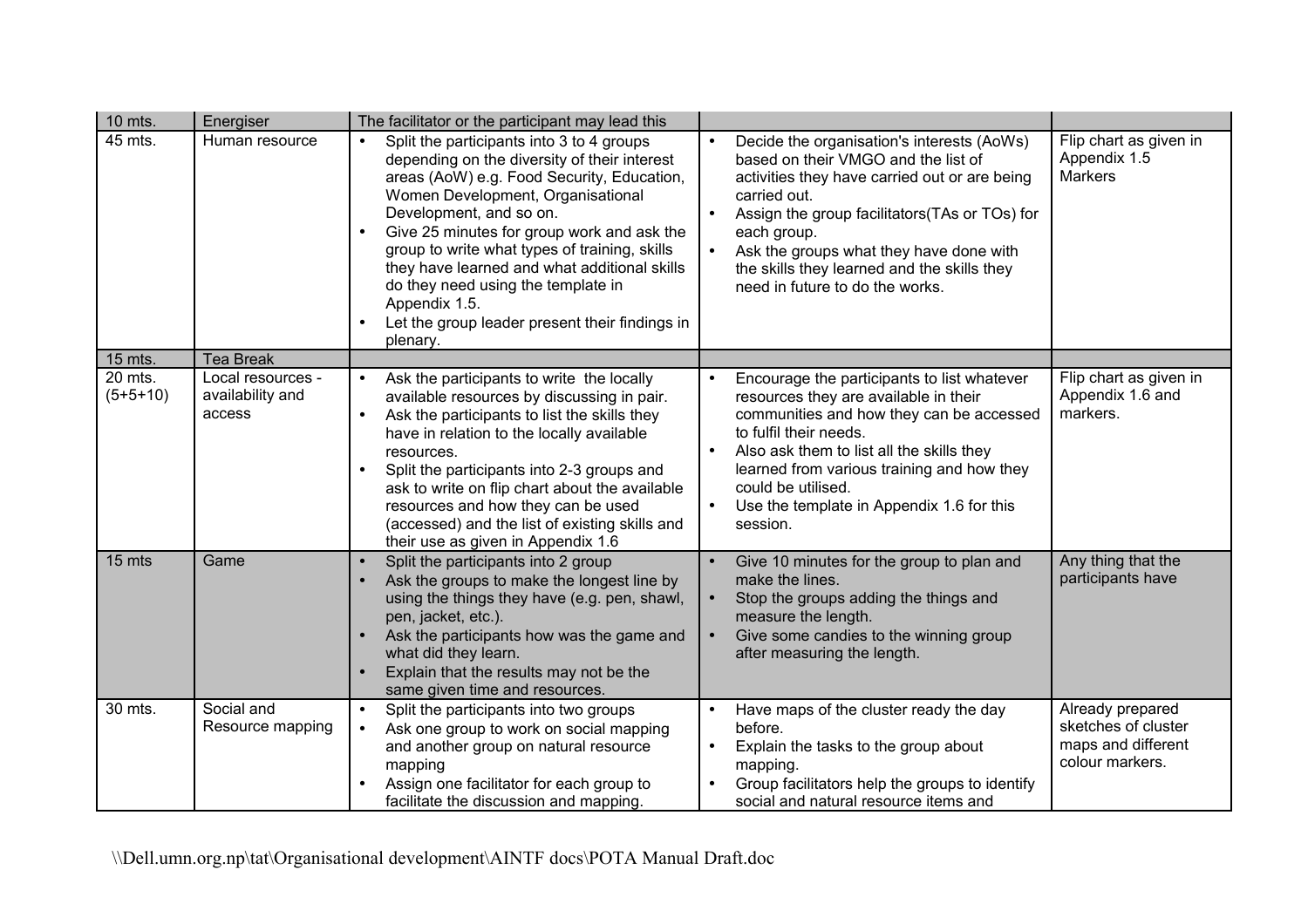|         |                                        | Give already sketched maps of the cluster<br>to the groups.<br>Groups spend about 25 minutes to identify<br>the social and natural resource items and<br>signs to put on maps.      | corresponding signs to show them on maps.<br>Once the group finishes legends of the map<br>$\bullet$<br>stop for the break.           |  |
|---------|----------------------------------------|-------------------------------------------------------------------------------------------------------------------------------------------------------------------------------------|---------------------------------------------------------------------------------------------------------------------------------------|--|
| 45 mts  | Lunch Break                            |                                                                                                                                                                                     |                                                                                                                                       |  |
| 90 mts. | Social and<br>Resource mapping         | Group facilitators continue to facilitate the<br>٠<br>respective groups in mapping<br>Upon completion, ask the group to place<br>their maps on the wall.                            | Follow PRA method while you facilitate the<br>$\bullet$<br>group.<br>$\bullet$                                                        |  |
| 15 mts. | <b>Tea Break</b>                       |                                                                                                                                                                                     |                                                                                                                                       |  |
| 30 mts. | Social and resource<br>mapping sharing | Allow participants see the social and<br>resource maps and make corrections if<br>needed by shopping the other group                                                                | Let the maps remain as they are and ask the<br>$\bullet$<br>participants that they could check the maps<br>any time next day as well. |  |
| 10 mts  | Adjourn                                | Handover the stick to the sessions manager<br>from the participants and conclude the day.                                                                                           | Remind the participants that the following<br>day will be the final day.                                                              |  |
| 60 mts. | Debriefing and plan<br>for Day IV      | Review the critical issues that have been<br>written<br>Check if any key information, priorities and<br>$\bullet$<br>interests have not been addressed, if so<br>plan for next day. |                                                                                                                                       |  |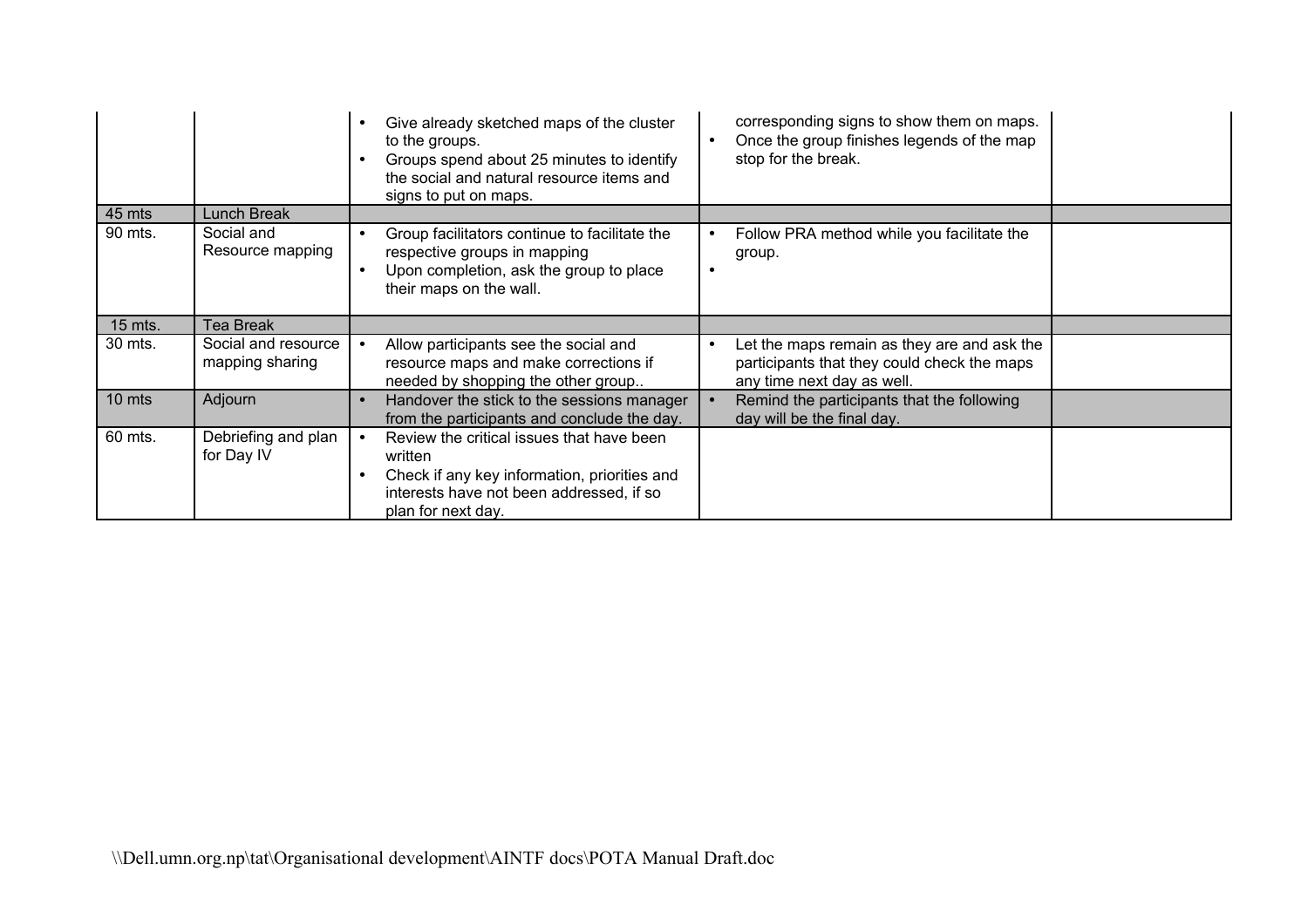Day Four: Identify stakeholders, conduct SWOT of the organisation and wrap up the assessment

1.1 Objectives:

- To identify the relevant stakeholders and relationship
- To analyse strengths, weaknesses, opportunities and threats of the organisation of the works they do
- To consolidate the final reflection

1.2 Tools to be used:

- Plenary discussion
- Small group works and presentation
- Feedbacks and concluding remarks

#### 1.3 Overview of Day IV Schedule

| Time              | Contents                           | Methodology                                                   |
|-------------------|------------------------------------|---------------------------------------------------------------|
| 30 mts.           | Reporting & evaluation of Day III  | Presentation in plenary                                       |
| 45 mts.           | Stakeholder analysis               | Discussion in plenary and individual work<br>using meta cards |
| $15$ mts.         | Tea Break                          |                                                               |
| 90 <sub>mts</sub> | Area of Work presentations         | Presentation in plenary with questions                        |
| 45 mts.           | Lunch Break Tea                    |                                                               |
| 90 mts.           | Technical and organisational SWOT  | SWOT and BEEM analysis in small groups                        |
| $15$ mts.         | Tea Break                          |                                                               |
| 30 mts.           | Technical and organisational SWOT  | Group shopping                                                |
| $15$ mts.         | Evaluation and reporting of Day IV | Presentation in plenary                                       |
| $15$ mts.         | Participants' evaluation           | Marking on chart by the participants                          |
| $15$ mts.         | Concluding remarks                 | Informal notes by UMN and Partner<br>organisation people      |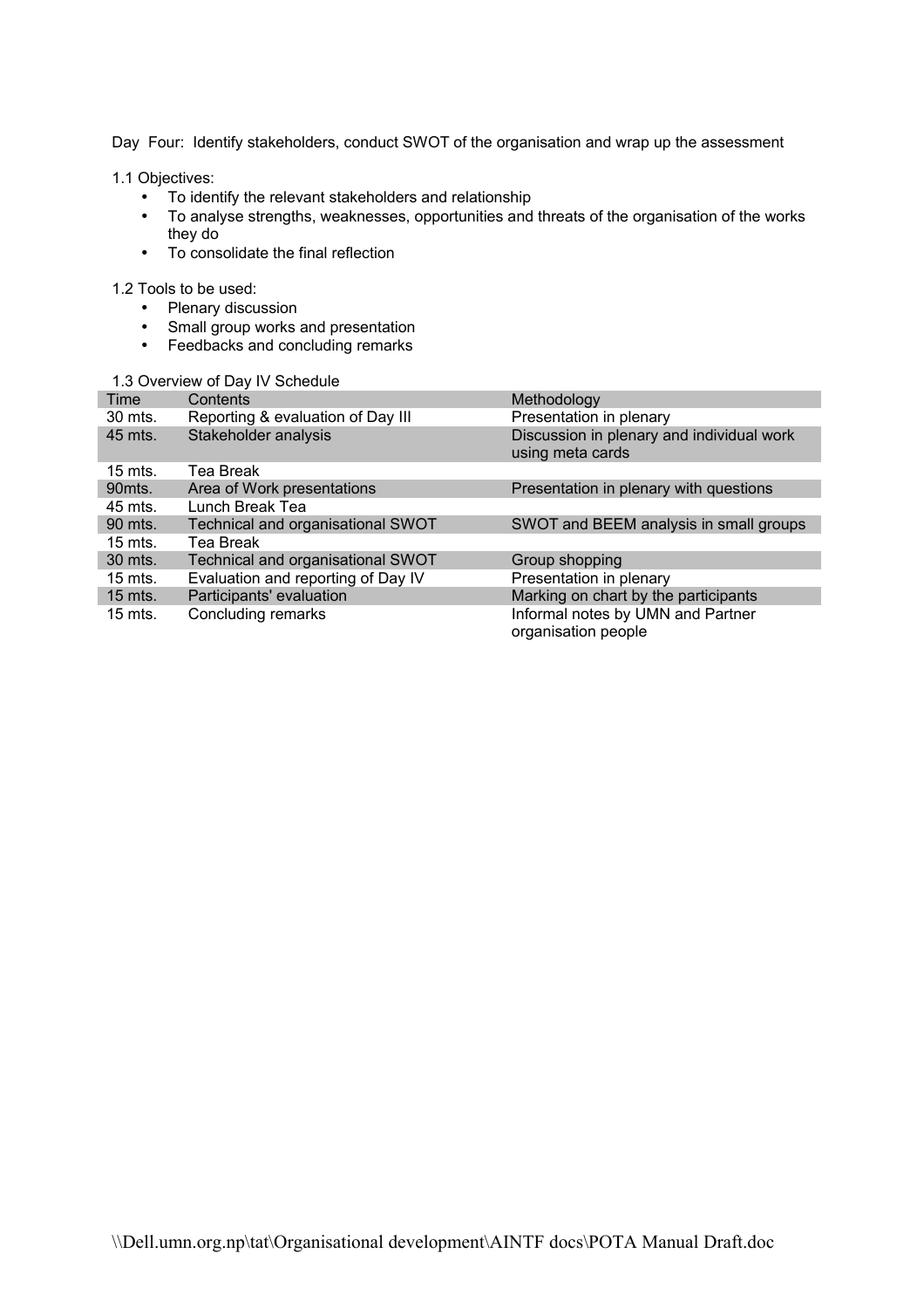|             | 1.4 Day IV Detailed Schedule                          |                                                                                                                                                                                                                                                                                                                                                                                                                                                                                                                                                                                                                                                                                                                                                                                                                                                                                 |                                                                                                                                                                                                                                                                                                                                                                                                                                                                                                                                                                                                                                            |                                                                                               |  |  |  |  |
|-------------|-------------------------------------------------------|---------------------------------------------------------------------------------------------------------------------------------------------------------------------------------------------------------------------------------------------------------------------------------------------------------------------------------------------------------------------------------------------------------------------------------------------------------------------------------------------------------------------------------------------------------------------------------------------------------------------------------------------------------------------------------------------------------------------------------------------------------------------------------------------------------------------------------------------------------------------------------|--------------------------------------------------------------------------------------------------------------------------------------------------------------------------------------------------------------------------------------------------------------------------------------------------------------------------------------------------------------------------------------------------------------------------------------------------------------------------------------------------------------------------------------------------------------------------------------------------------------------------------------------|-----------------------------------------------------------------------------------------------|--|--|--|--|
| <b>Time</b> | Content                                               | Process and suggested tools                                                                                                                                                                                                                                                                                                                                                                                                                                                                                                                                                                                                                                                                                                                                                                                                                                                     | Instruction to the facilitator                                                                                                                                                                                                                                                                                                                                                                                                                                                                                                                                                                                                             | Material required                                                                             |  |  |  |  |
| 25 mts.     | Reporting and<br>evaluation of Day III                | Let the participant logistics manager start<br>$\bullet$<br>the session.<br>The selected participant presents the report<br>of Day III.<br>The selected participant presents the<br>evaluation of Day III session.                                                                                                                                                                                                                                                                                                                                                                                                                                                                                                                                                                                                                                                              | Ask the participants to sit in different place<br>$\bullet$<br>with different companion from Day III.                                                                                                                                                                                                                                                                                                                                                                                                                                                                                                                                      |                                                                                               |  |  |  |  |
| 5 mts.      | Handover of roles &<br>responsibilities for<br>Day IV | Roles and responsibilities are handed over<br>$\bullet$<br>to other participants as written on the flip<br>chart.<br>Facilitator to present the Day IV schedule                                                                                                                                                                                                                                                                                                                                                                                                                                                                                                                                                                                                                                                                                                                 | Ask the participants who are responsible for<br>what for that day.<br>Put the Day IV schedule on wall                                                                                                                                                                                                                                                                                                                                                                                                                                                                                                                                      | Already prepared<br>$\bullet$<br>Day IV schedule<br>chart                                     |  |  |  |  |
| 45 mts.     | Stakeholder<br>Analysis                               | Ask the participants to close their eyes for a<br>moment and think of stakeholders what they<br>might be.<br>Let the participants say what they have<br>thought of.<br>Give circular Meta cards and ask the<br>participants to write the name of one<br>stakeholder related to their organisation.<br>Place the card with partner organisation's<br>name at the centre of a flip chart and ask<br>the participants to stick their cards around<br>their organisation on the flip chart.<br>Ask the participants to show the relationship<br>between their organisation and the ones<br>they put around by writing arrows showing<br>the direction (one side, dual, multiple, etc.)<br>Place a flip chart as per the template given<br>in Appendix 1.7 to identify list of<br>stakeholders, collaborative works with them<br>and the supports they expect between each<br>other. | Facilitator to write on the board or chart<br>$\bullet$<br>paper what the participants said about<br>stakeholder.<br>Facilitator may give different colour Meta<br>$\bullet$<br>cards for different types of stakeholder such<br>as NGO, GO, INGO, School, Political<br>parties, and so on.<br>Ask the participants what do they<br>understand by relationship between their<br>organisation and the stakeholders, whether<br>it is for just correspondence, training,<br>services, partnership, and so on.<br>Ask the participants how do they feel about<br>$\bullet$<br>the stakeholder.<br>Follow Venn Diagram tool for this exercise. | Flip charts and markers<br>and chart as per<br>Appendix 1.7.                                  |  |  |  |  |
| 15 mts.     | <b>Tea Break</b>                                      |                                                                                                                                                                                                                                                                                                                                                                                                                                                                                                                                                                                                                                                                                                                                                                                                                                                                                 |                                                                                                                                                                                                                                                                                                                                                                                                                                                                                                                                                                                                                                            |                                                                                               |  |  |  |  |
| 90 mts.     | AoW presentation                                      | Make a brief presentation about all areas of<br>works that UMN is involved in.<br>Allow some questions from the participants<br>for clarification.                                                                                                                                                                                                                                                                                                                                                                                                                                                                                                                                                                                                                                                                                                                              | As far as possible, let the relevant TA or TO<br>$\bullet$<br>make the presentation.<br>Link the AoW with UMN's overall goal and<br>$\bullet$<br>strategies.                                                                                                                                                                                                                                                                                                                                                                                                                                                                               | Flip chart paper and<br>markers and some<br>interesting data as well<br>as posters related to |  |  |  |  |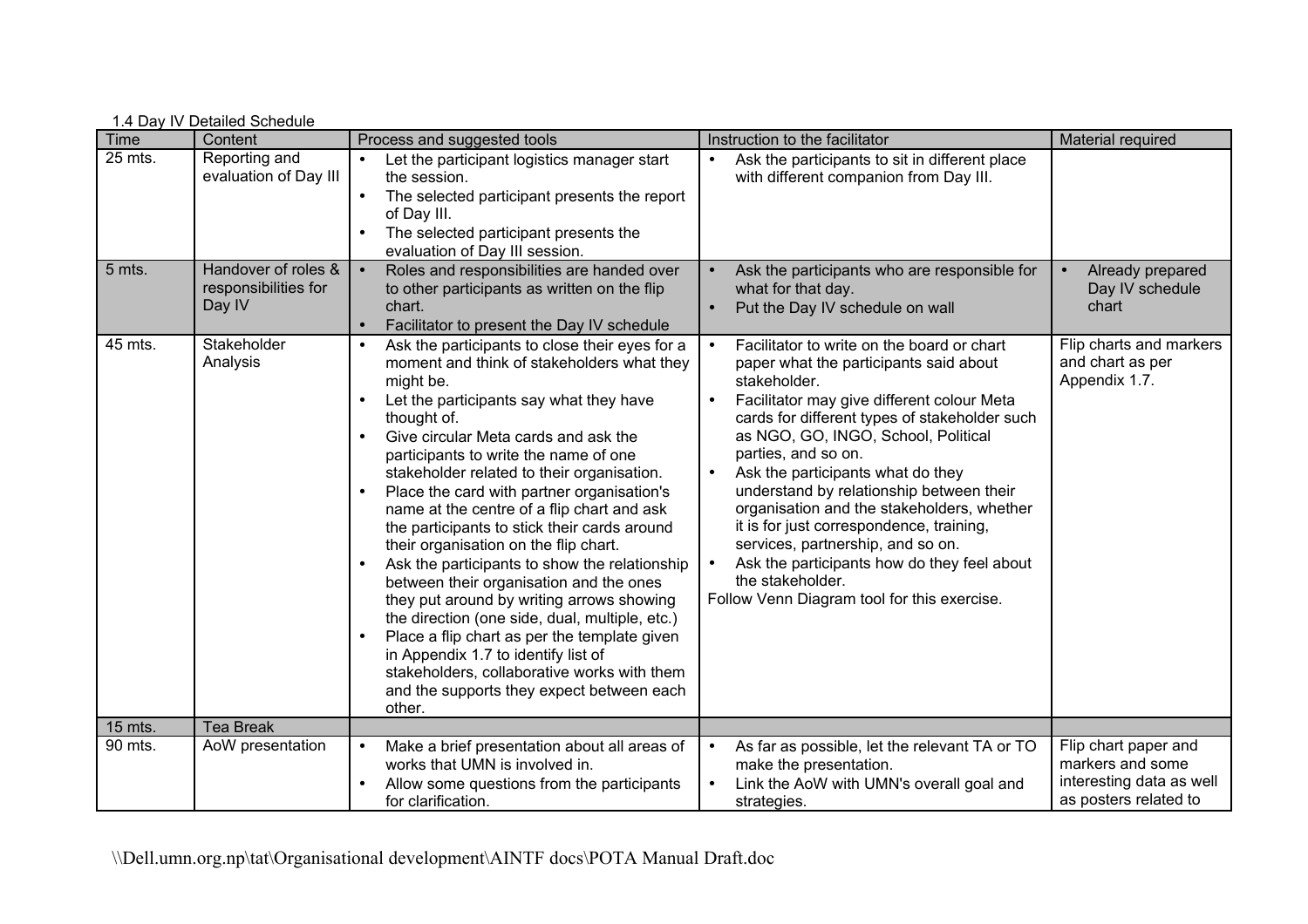| 45 mts. | <b>Lunch Break</b>                                                            |                                                                                                                                                                                                                                                                                                                                                                                  | Do not give too many details about AoW so<br>that the participants won't get confused.<br>Tell the participants to approach cluster<br>$\bullet$<br>office if they want to know details.                                                                                                                                                                                                                                                                                                                                                       | AoWs.                                         |
|---------|-------------------------------------------------------------------------------|----------------------------------------------------------------------------------------------------------------------------------------------------------------------------------------------------------------------------------------------------------------------------------------------------------------------------------------------------------------------------------|------------------------------------------------------------------------------------------------------------------------------------------------------------------------------------------------------------------------------------------------------------------------------------------------------------------------------------------------------------------------------------------------------------------------------------------------------------------------------------------------------------------------------------------------|-----------------------------------------------|
| 90 mts. | <b>Technical and</b><br>organisational<br>SWOT analysis<br>(small group work) | Explain briefly what is SWOT and why it is<br>$\bullet$<br>for.<br>Split the participants into four small groups<br>$\bullet$<br>with mix of members.<br>Give one task to each group to discuss and<br>$\bullet$<br>write about strengths, things to be improved<br>(weaknesses) within their organisation,<br>opportunities and threats to their<br>organisation in their work. | Explain the participants about SWOT and<br>$\bullet$<br>clarify that Strengths and Weaknesses are<br>internal to their organisation and<br>Opportunities and Threats are out side their<br>organisation which might affect their work.<br>You can also explain about BEEM tool<br>$\bullet$<br>where B and E is to build on and eliminate<br>from the existing strengths and weaknesses<br>of the organisation respectively. E and M is<br>to exploit the possible opportunities and<br>minimise the threats to their organisation's<br>works. | Blank flip chart paper<br>and markers         |
| 15 mts  | <b>Tea Break</b>                                                              |                                                                                                                                                                                                                                                                                                                                                                                  |                                                                                                                                                                                                                                                                                                                                                                                                                                                                                                                                                |                                               |
| 20 mts. | Technical and<br>organisational<br>SWOT analysis                              | Ask the participants in various groups to<br>$\bullet$<br>shop around the works of other groups.                                                                                                                                                                                                                                                                                 | Ask the participants to add, remove or revise<br>$\bullet$<br>any points they see necessary while<br>shopping.                                                                                                                                                                                                                                                                                                                                                                                                                                 | Flip charts of SWOT<br>prepared by the groups |
| 15 mts. | Reporting and<br>evaluation of Day<br>IV                                      | Let the participant logistics manager start<br>the session.<br>The selected participant presents the report<br>$\bullet$<br>of Day IV.<br>The selected participant presents the<br>$\bullet$<br>evaluation of Day IV session.                                                                                                                                                    |                                                                                                                                                                                                                                                                                                                                                                                                                                                                                                                                                |                                               |
| 15 mts. | Participants'<br>evaluation                                                   | Ask the participants to mark on the chart as<br>$\bullet$<br>given in Appendix 1.8                                                                                                                                                                                                                                                                                               |                                                                                                                                                                                                                                                                                                                                                                                                                                                                                                                                                | Appendix 1.8 chart<br>paper                   |
| 15 mts. | Concluding remarks                                                            | Facilitator thanks the participants for their<br>$\bullet$<br>participation and contribution throughout the<br>assessment.<br>One UMN representative makes brief notes<br>$\bullet$<br>by encouraging the participants.<br>One representative from the partner<br>$\bullet$<br>organisation makes brief notes about the<br>assessment.                                           | Facilitator may allow some time for<br>$\bullet$<br>entertainment, e.g. songs etc.                                                                                                                                                                                                                                                                                                                                                                                                                                                             |                                               |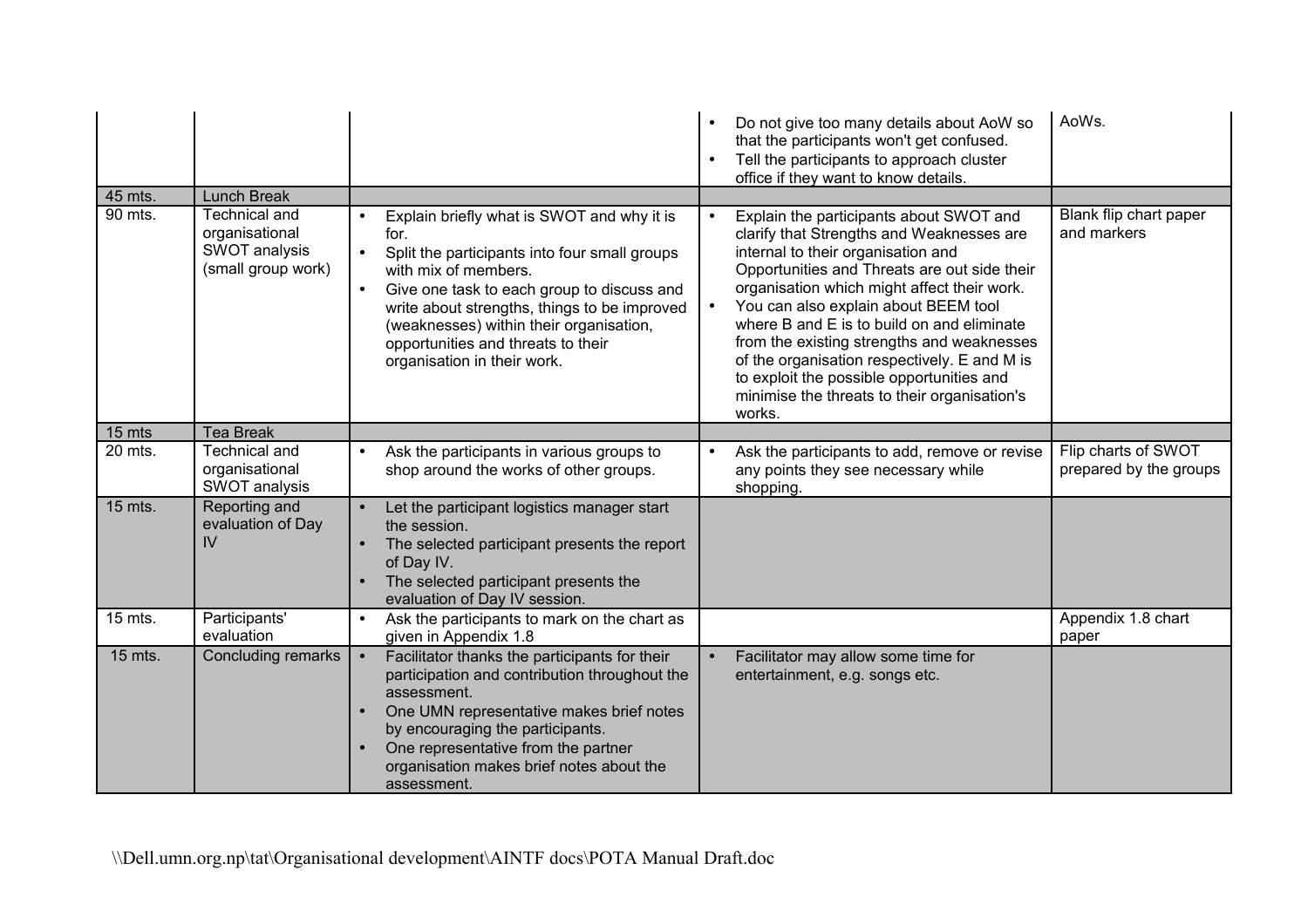## **APPENDIX I Templates to be used in POTA**

These templates may be revised as per need and context.

|  | 1.1 Timeline of key events |  |  |
|--|----------------------------|--|--|
|--|----------------------------|--|--|

| Year (Date) | Key Events | Impacts |
|-------------|------------|---------|
|             |            |         |
|             |            |         |

## 1.2 Social and Gender Inclusion in the organisation

| Type of | Numbers |  |  | Ethnic (Caste)                                                                |  |  |  |  |    |
|---------|---------|--|--|-------------------------------------------------------------------------------|--|--|--|--|----|
| Members |         |  |  |                                                                               |  |  |  |  |    |
|         |         |  |  | Total   Male   Female   Disabled   Dalit   Janjati   Brahmin   Chhetri   Othe |  |  |  |  |    |
|         |         |  |  |                                                                               |  |  |  |  | rs |
|         |         |  |  |                                                                               |  |  |  |  |    |
|         |         |  |  |                                                                               |  |  |  |  |    |

## 1.3 Planning

| Type of Plans | Frequency | Who makes? | Who get<br>involved | For Whom |
|---------------|-----------|------------|---------------------|----------|
|               |           |            |                     |          |
|               |           |            |                     |          |
|               |           |            |                     |          |

## 1.4 Reporting

| Type of Reports | When/How<br>often? | Who writes | Who else<br>involved | What for? |
|-----------------|--------------------|------------|----------------------|-----------|
|                 |                    |            |                      |           |
|                 |                    |            |                      |           |
|                 |                    |            |                      |           |

## 1.5 Human Resource

| Name of the | When | Duration   No. of participants |      |        | Who      | How    |
|-------------|------|--------------------------------|------|--------|----------|--------|
| training    |      |                                |      |        | Provided | the    |
|             |      |                                |      |        |          | skills |
|             |      |                                |      |        |          | have   |
|             |      |                                |      |        |          | been   |
|             |      |                                |      |        |          | used   |
|             |      | Total                          | Male | Female |          |        |
|             |      |                                |      |        |          |        |
|             |      |                                |      |        |          |        |

## 1.6 Local Resource

| What are locally available | What you can do? |
|----------------------------|------------------|
|                            |                  |
|                            |                  |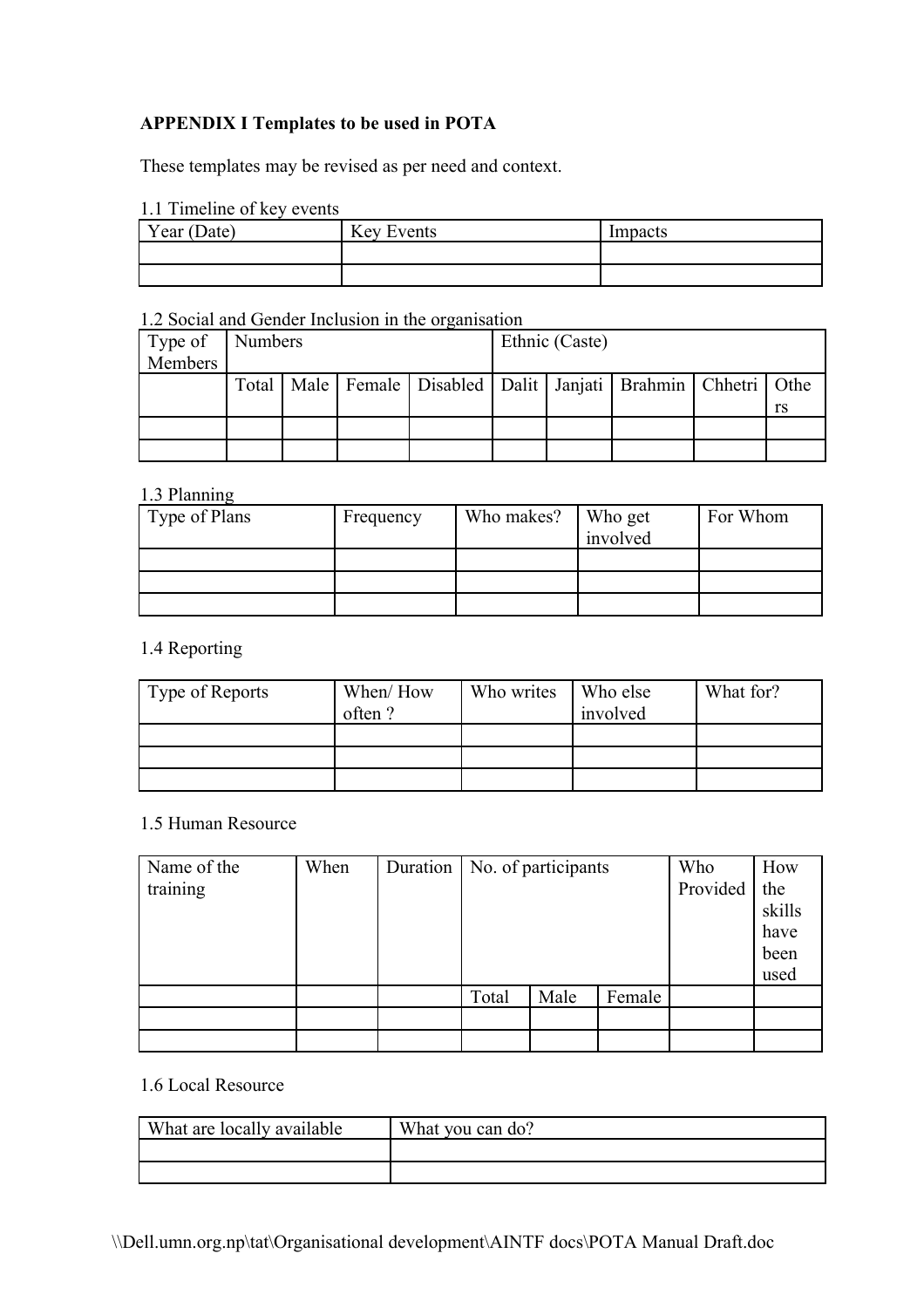|  |  | 1.7 Stakeholders Analysis |  |  |
|--|--|---------------------------|--|--|
|--|--|---------------------------|--|--|

| Name of<br>Stakeholder | What have been done   Organisation's<br>together | expectation | Stake holder's interest |
|------------------------|--------------------------------------------------|-------------|-------------------------|
|                        |                                                  |             |                         |
|                        |                                                  |             |                         |
|                        |                                                  |             |                         |

## 1.8 Participants' Evaluation

| Particular                              |             | Tick      |                |
|-----------------------------------------|-------------|-----------|----------------|
| 1. How did you find the subject matters | Good        | Okay      | Not relevant   |
| of the workshop?                        |             |           |                |
| 2. How did you find the facilitations?  | Good        | Okay      | <b>Boring</b>  |
| 3. How did you find the venue?          | Good        | Okay      | Uncomfortable  |
| 4. How did you find timing?             | Appropriate | Short     | Long           |
| 5. How did you find food?               | Good        | Okay      | Bad            |
| 6. Did you meet your expectation?       | Yes         | Partially | N <sub>0</sub> |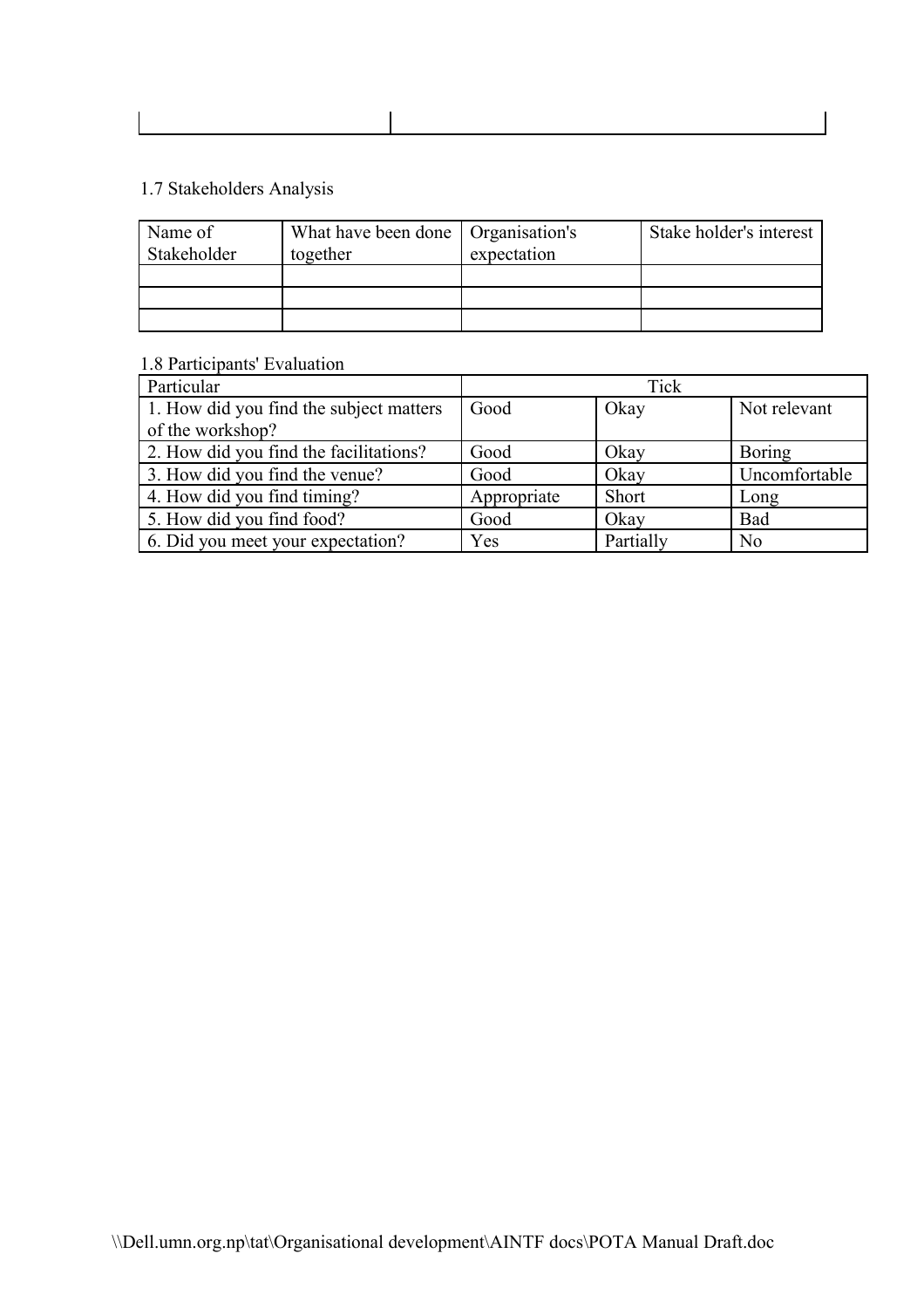## **Appendix II Tools (to be extracted from other sources)**

- 1.1 Small group discussion facilitation
- 1.2 PRA Historical time lines, social mapping, resource mapping, seasonal calendar and Venn diagram.
- 1.3 Stakeholder Analysis
- 1.4 SWOT and BEEM analysis
- 1.5 Debriefing